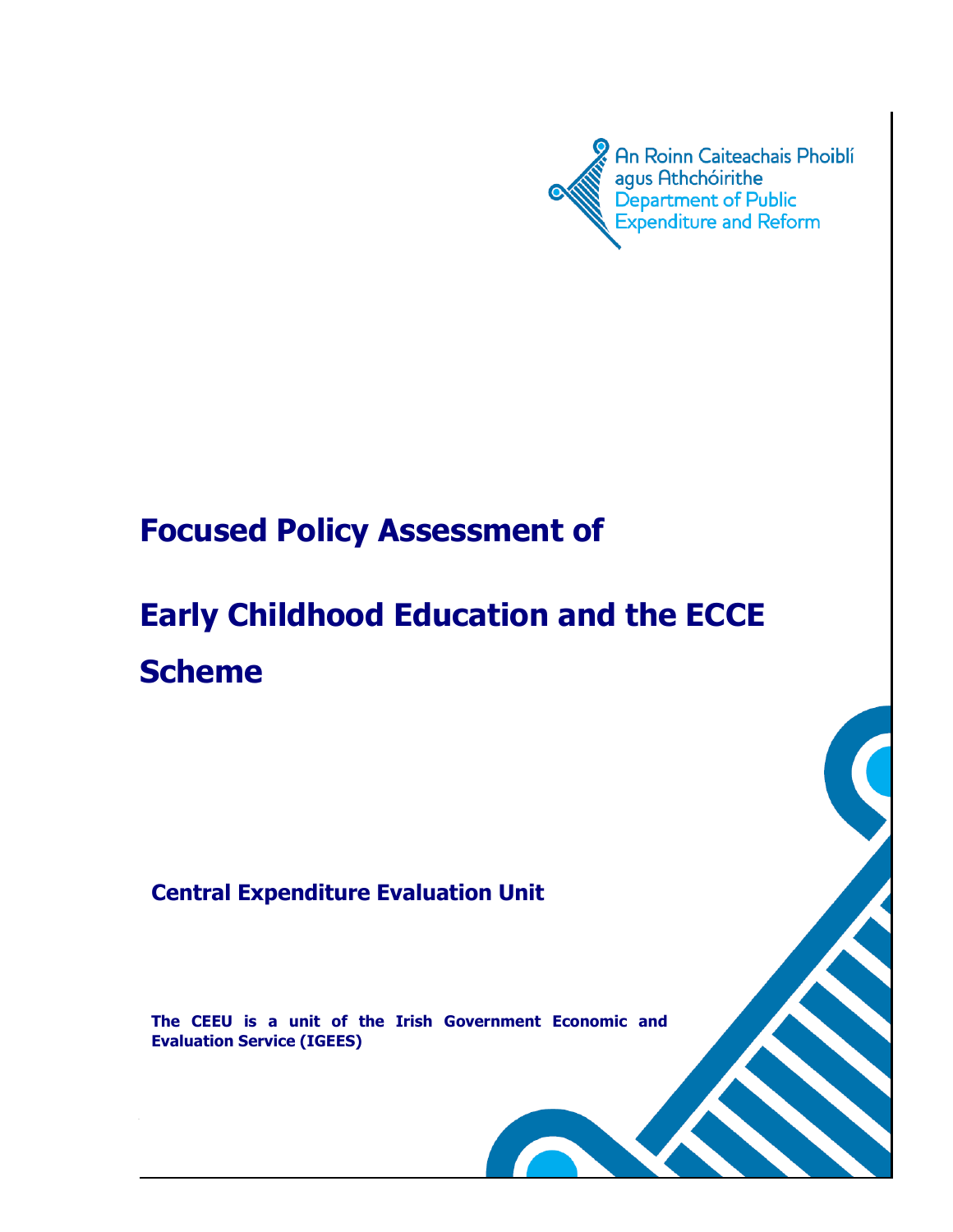#### **Summary**

The purpose of this focused policy assessment (FPA) is to examine the 'early childhood education' element of the *Early Childhood Care and Education* (ECCE) scheme in the context of the recommendations set out in the *National Strategy to* Improve Literacy and Numeracy among Children and Young People 2011-2020.

The ECCE scheme, and in particular the literacy and numeracy element, has significant potential.

The quality of the service provided will be an important influence on how well the goal of improving the communication and oral-language competence of young children and their readiness to develop early mathematical language and ideas is achieved.

There is evidence of progress in terms of the actions relating to the three elements of quality examined in this paper, especially evident in the area of qualifications of the ECCE practitioners. To ensure that the other quality related actions (the educational programme and the use of assessment, monitoring and reporting) impact on the quality of the service provided, it will be important to:

- gather evidence with regard to adherence to the curriculum framework,
- set out the relationship between the curriculum framework and the anticipated benefits, and
- monitor and record the use by ECCE practitioners of the various tools, guides and other mechanisms that have been introduced to enhance the quality of the ECCE scheme.

Doing so will support future evaluation work on the effectiveness of this programme.

This Focused Policy Assessment has been carried out by the Department of Public Expenditure & Reform's Central Expenditure Evaluation Unit (CEEU), which is a part of the Irish Government Economic & Evaluation Service, in accordance with the provisions of the Public Spending Code. It does not necessarily reflect the policy position of the Government or the Minister for Public Expenditure and Reform.

Further information on the Public Spending Code is available at [http://publicspendingcode.per.gov.ie](http://publicspendingcode.per.gov.ie/)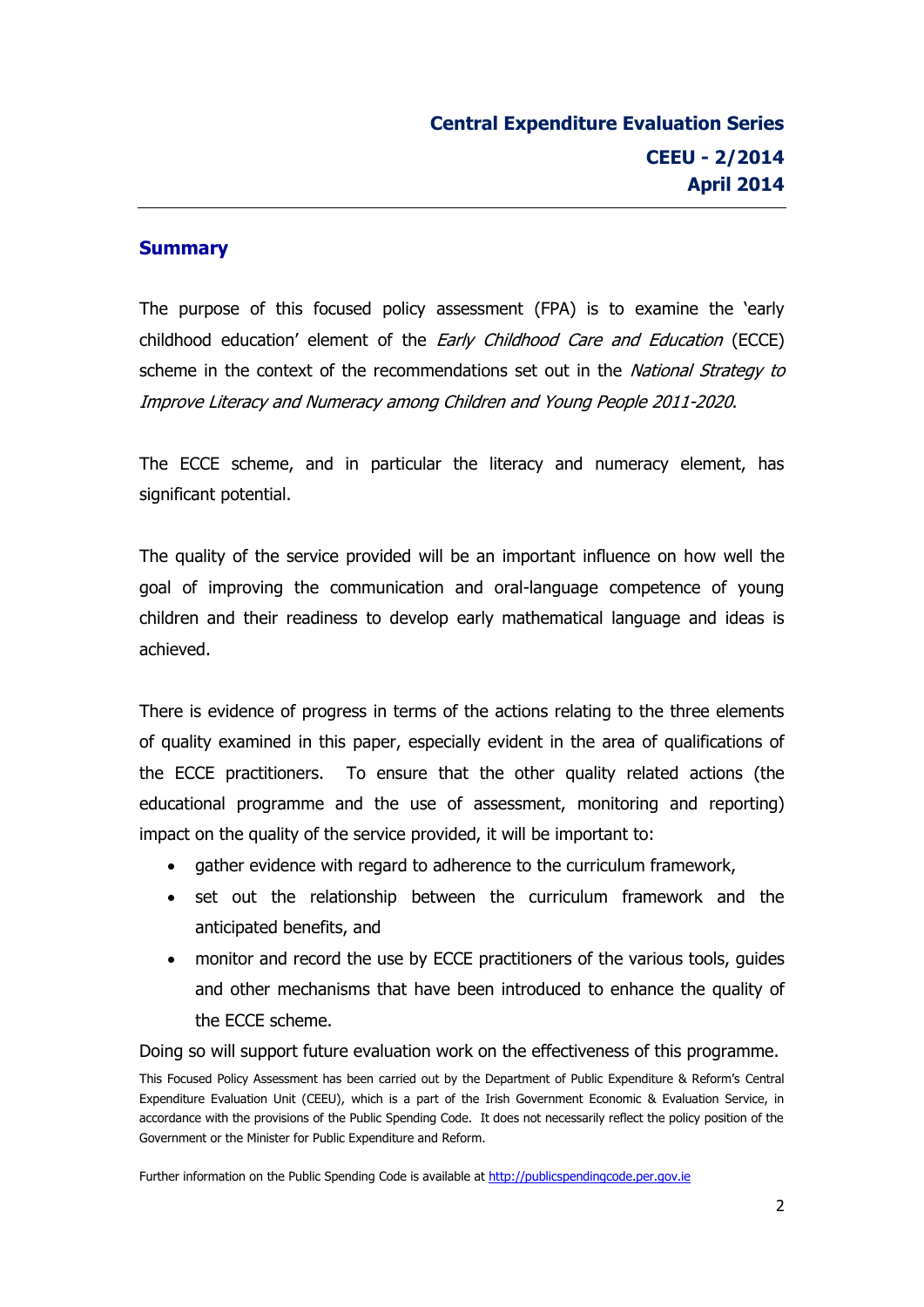# 1 Overview

The purpose of this focussed policy assessment (FPA) is to examine the *Early* Childhood Care and Education (ECCE) scheme in the context of the recommendations set out in the National Strategy to Improve Literacy and Numeracy among Children and Young People (hereafter the Literacy and Numeracy Strategy).<sup>1</sup> The ECCE scheme is administered by the Department of Children & Youth Affairs (D/CYA). Under the ECCE scheme, private providers of childcare and pre-school education services are paid capitation for each enrolled child. The cohort of eligible children is restricted to those aged between 3 years 2 months and 4 years 7 months.

This paper is concerned with the 'early childhood education' element of the ECCE scheme, and in particular the progress made with regard to the implementation of the recommendations relating to literacy and numeracy as outlined in the Literacy and Numeracy Strategy. (See Appendices  $A - E$ .)

This FPA is not an evaluation of the:

-

- ECCE scheme as a whole, which is broader in scope than the Literacy and Numeracy Strategy;
- Literacy and Numeracy Strategy, which is broader in scope than the early years education and the ECCE services are only one element of wider public and community services referenced in the actions; or
- All recommendations relevant to the Department of Children & Youth Affairs as set out in the Literacy and Numeracy Strategy - See Appendix F for other actions outlined in the Literacy & Numeracy Strategy.

The education element of the ECCE scheme has been emphasised since the scheme was first announced in the April 2009 Budget, when the then Minister for Finance, Mr

<sup>&</sup>lt;sup>1</sup> The Department of Children & Youth Affairs does not accept that the Literacy and Numeracy Strategy is an appropriate context in which to set an FPA of the ECCE programme and strongly questions the appropriateness of this approach. The Department of Children & Youth Affairs notes that the ECCE programme commenced in January 2010 and delivered a major policy objective. While the ECCE programme was unrelated to the Literacy and Numeracy Strategy, published by the Department of Education & Skills in June 2011, its existence enabled the Department of Children & Youth Affairs to subscribe to a number of commitments which could be delivered through participating early years services. The Department of Children & Youth Affairs works collaboratively with the Department of Education & Skills and would be strongly supportive of their efforts to improve training provisions for this sector. The Department of Children & Youth Affairs is wholly responsible for the ECCE programme and its development and is required to meet all funding requirements from within its own Vote.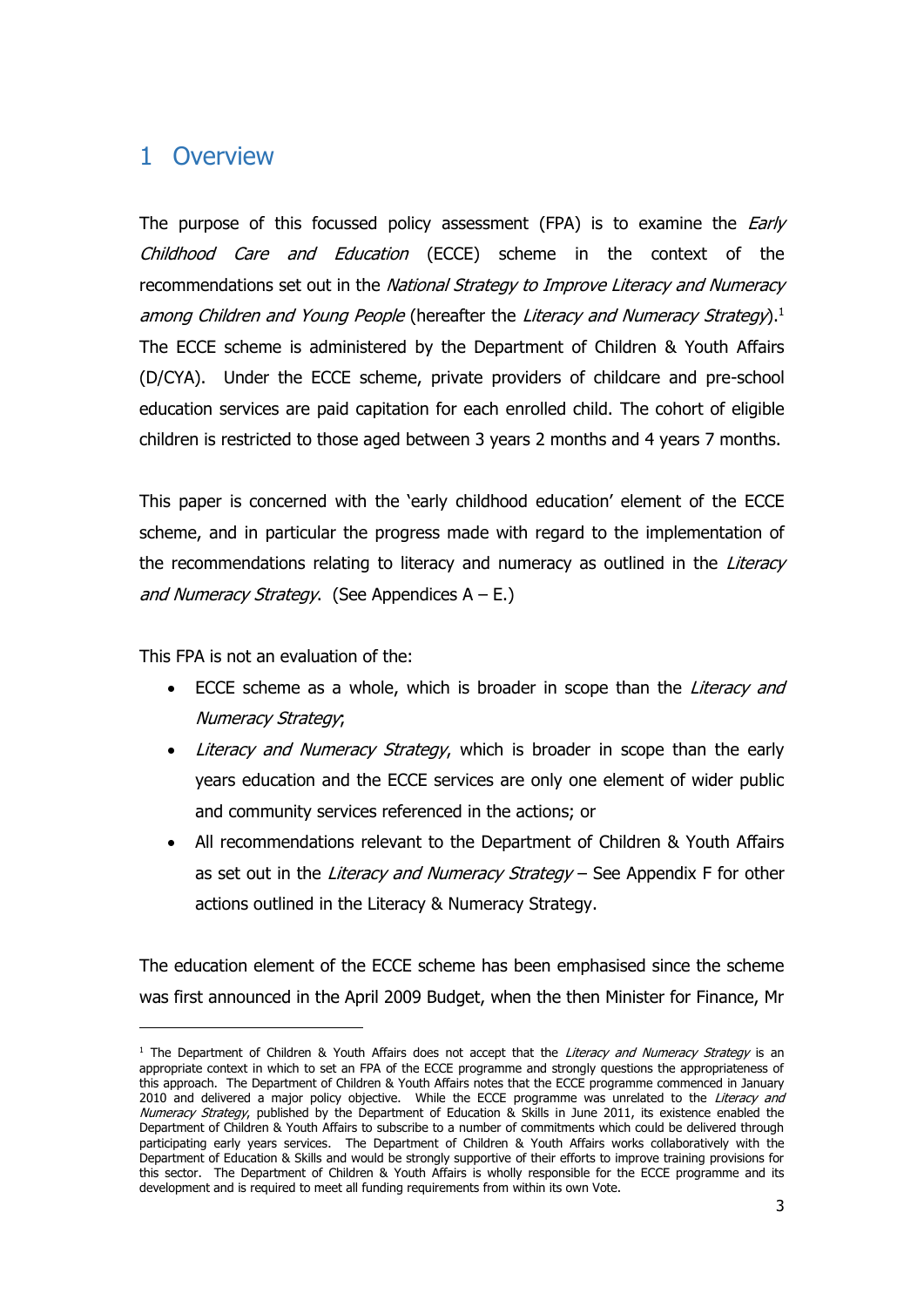Brian Lenihan TD, stated that "pre-primary education significantly enhances the subsequent educational achievement of students and in turn increases the return for State investment in education generally".

The education element of the ECCE scheme has also been emphasised by D/CYA in its Statement of Strategy:

Support children and young people so that they can fully engage in active learning, including through the provision of high-quality early childhood care and education, youth services and addressing issues of school attendance and participation. (Strategic Objective 5)

In relation to this Strategic Objective, an Output of D/CYA is:

The implementation of funded early childcare/early childhood education programmes that deliver quality early childhood experiences for children and sustain the viability of the service provision (Programme for Government).

Documents published by D/CYA states that the ECCE is designed to make early learning in a formal setting available to eligible children (the starting point of their educational and social development outside the home) and to provide ageappropriate activities and programmes in the year before they start primary school. D/CYA also notes that children who avail of pre-school education are more likely to be ready for school and a formal learning and social environment.<sup>2</sup>

In 2011, the Department of Education & Skills (D/ES) published the *Literacy and* Numeracy Strategy and it sets out a variety of recommendations and commitments that refer directly to the provision of early childhood education. In preparing the Literacy and Numeracy Strategy, officials in D/ES worked closely with colleagues in the D/CYA in addition to consulting with staff with specialist expertise at the National Council for Curriculum and Assessment (NCCA), the Educational Research Centre (ERC), Drumcondra and the Teaching Council as well as undertaking close analysis of

-

<sup>&</sup>lt;sup>2</sup> See Department of Children & Youth Affairs Guide to the ECCE Programme and Administrative Procedures and Free Pre-School Year in Early Childhood Care and Education (ECCE) Guide for Parents.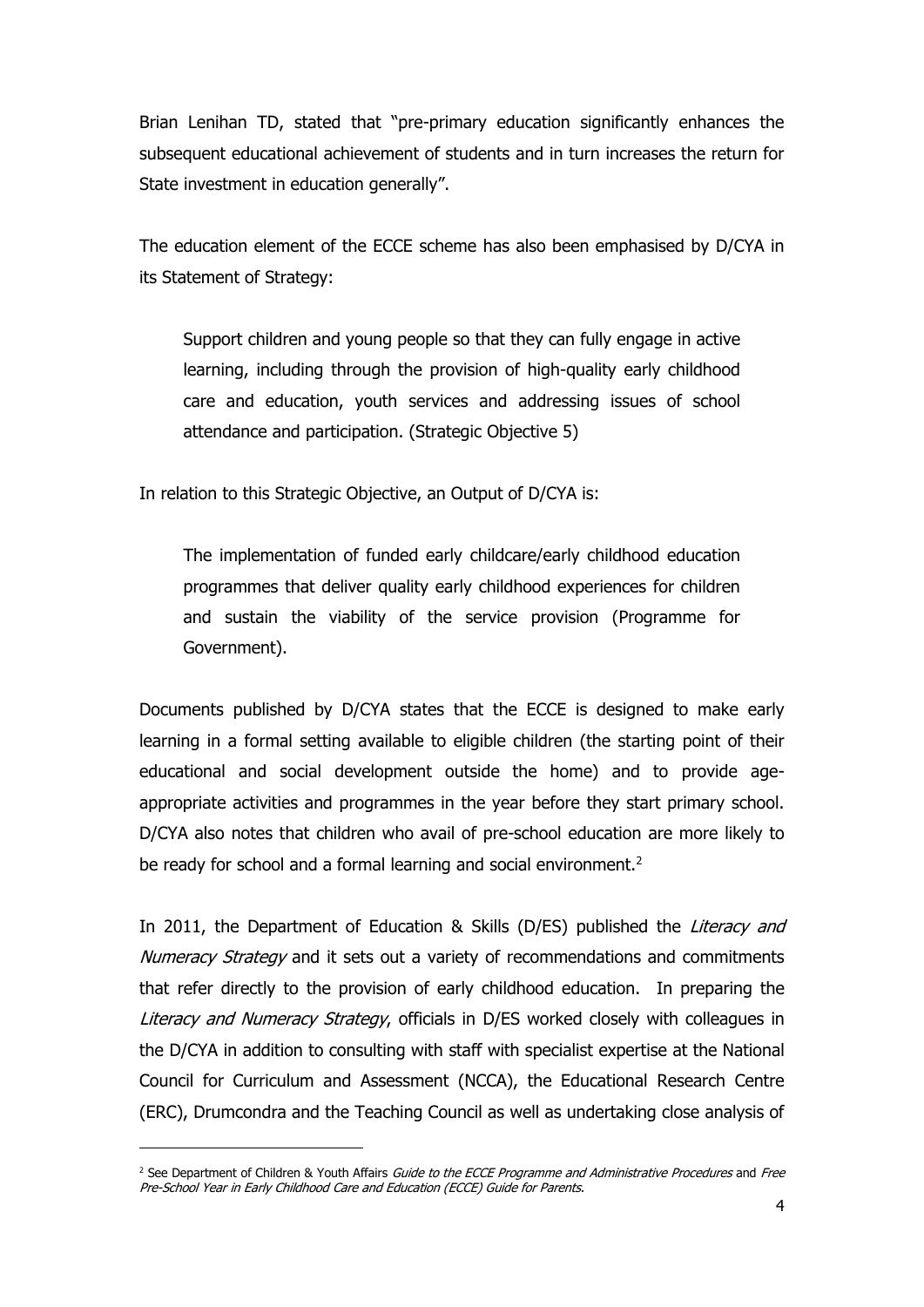written submissions and meeting with over sixty organisations to hear more about their suggestions and to examine the key proposals that they had made. (Literacy and Numeracy Strategy, 2011: 8)

The Literacy and Numeracy Strategy (2011: 14) notes that improving literacy and numeracy standards is "an urgent national priority for the Minister for Education & Skills and the Government" and that the Government will:

- "clarify what we expect children to learn and develop in early childhood care and education (ECCE) settings, …, in order to prioritise the learning of literacy and numeracy";
- "create a culture of continuous improvement in ECCE settings …" and
- "improve the professional skills of those who teach in our ECCE settings and schools in the teaching of literacy and numeracy, in planning and delivering rich learning activities, in assessing and monitoring progress, and in using assessment information to inform the next steps for learners."

In setting out its goals, the *Literacy and Numeracy Strategy* (2011: 17) differentiates between early childhood, primary and post-primary levels and states that during the period of the strategy the intention is to improve outcomes at early childhood level:

Improve the communication and oral-language competence of young children in early childhood care and education (ECCE) settings and their readiness to develop early mathematical language and ideas.

The Literacy and Numeracy Strategy (2011: 27) states that:

The introduction in 2010 of the Free Pre-school Year in Early Childhood Care and Education Programme, administered by the Department of Children & Youth Affairs, has been a major achievement with the potential to make a considerable difference to the learning of our children. Almost every ECCE setting is participating in the programme and 95 per cent of children are benefitting from the pre-school year.

As part of the 2011 Comprehensive Review of Expenditure, D/CYA in its Expenditure Report (2011: 12) noted that "the Literacy and Numeracy Strategy 2011-2010 takes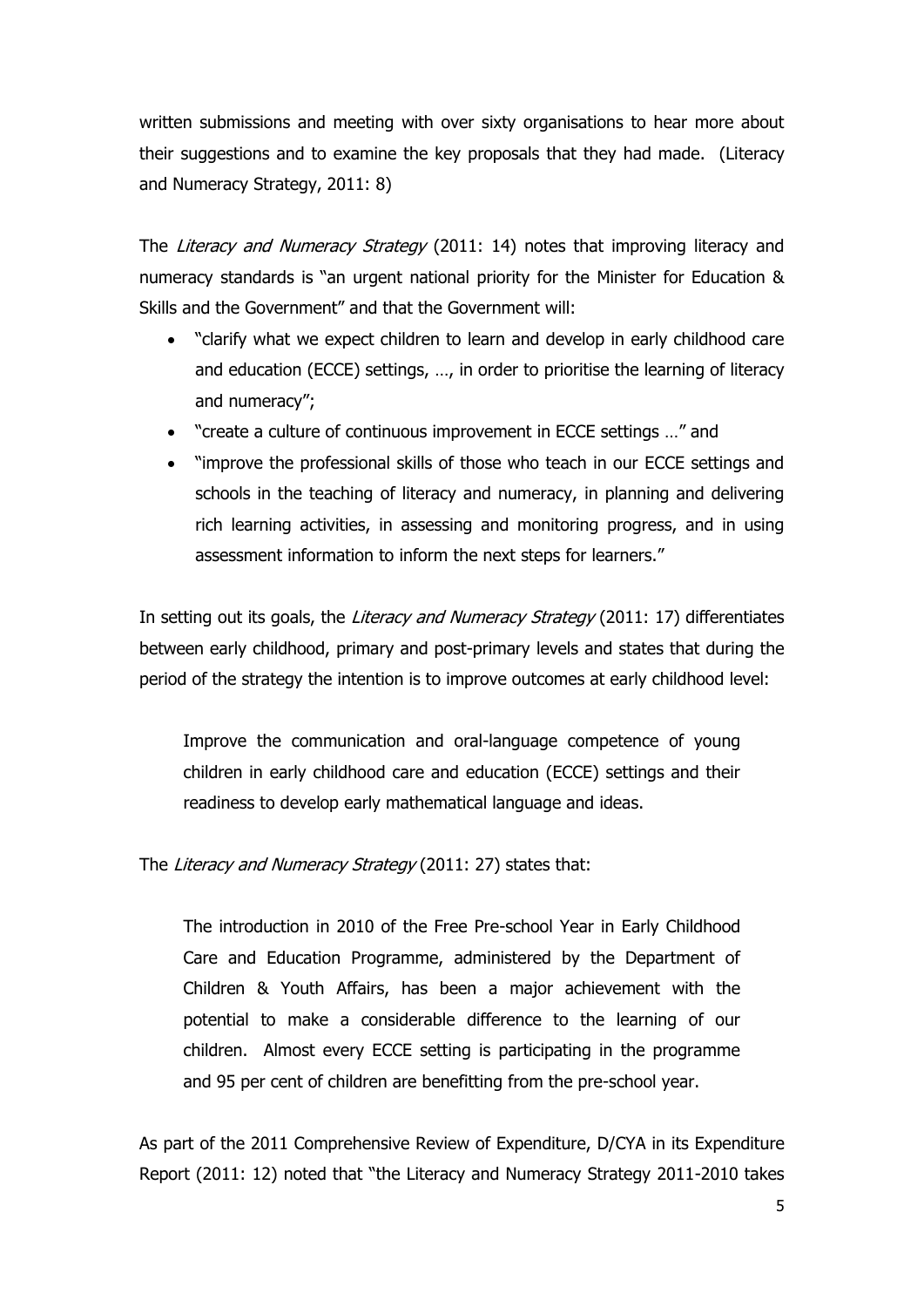the ECCE programme as its main starting-point for early learning and early intervention".

This paper begins by providing a brief overview of the key policy developments in this area and then focuses on the quality of the ECCE scheme as a pre-school education programme, in particular the qualifications of the service providers, the programme that they are required to deliver and the role of assessment in providing an effective educational service.

# 2 Background to the Early Childhood Education

# **2.1 Development of Early Childhood Education Policy in Ireland**

Significant policy work was carried out in the decade or so prior to the introduction of the ECCE Scheme, including the Forum Report on Early Childhood Education (1998), a White Paper on Early Childhood Education (1999), the National Childcare Strategy (1999) and the National Children's Strategy (2000). In 2004, the OECD undertook a thematic review of early childhood policy in Ireland and identified core features of Irish early childhood care and education system and proposed changes as well as examples of successful practice in other countries. The National Economic and Social Forum (NESF) (2005) evaluated the implementation of policy in the area and concluded that for 1998-2005 there had been little progress.

According to D/CYA, the introduction of the ECCE scheme transformed national social policy in relation to the provision of childcare as, for the first-time, the objective of the investment was the impact on children. Prior to that, D/CYA notes that, with the exception of targeted programmes delivered by D/ES, the main focus was on the provision of places. In particular, D/CYA notes that the focus of the statutory regulations introduced in 1997 was on the structural quality of the settings (i.e., environmental health and safety) and that the revision of the regulations in 2006/7 gave limited attention to the issue of programme quality with staff qualifications and curriculum content left vague and undefined, with monitoring provided by an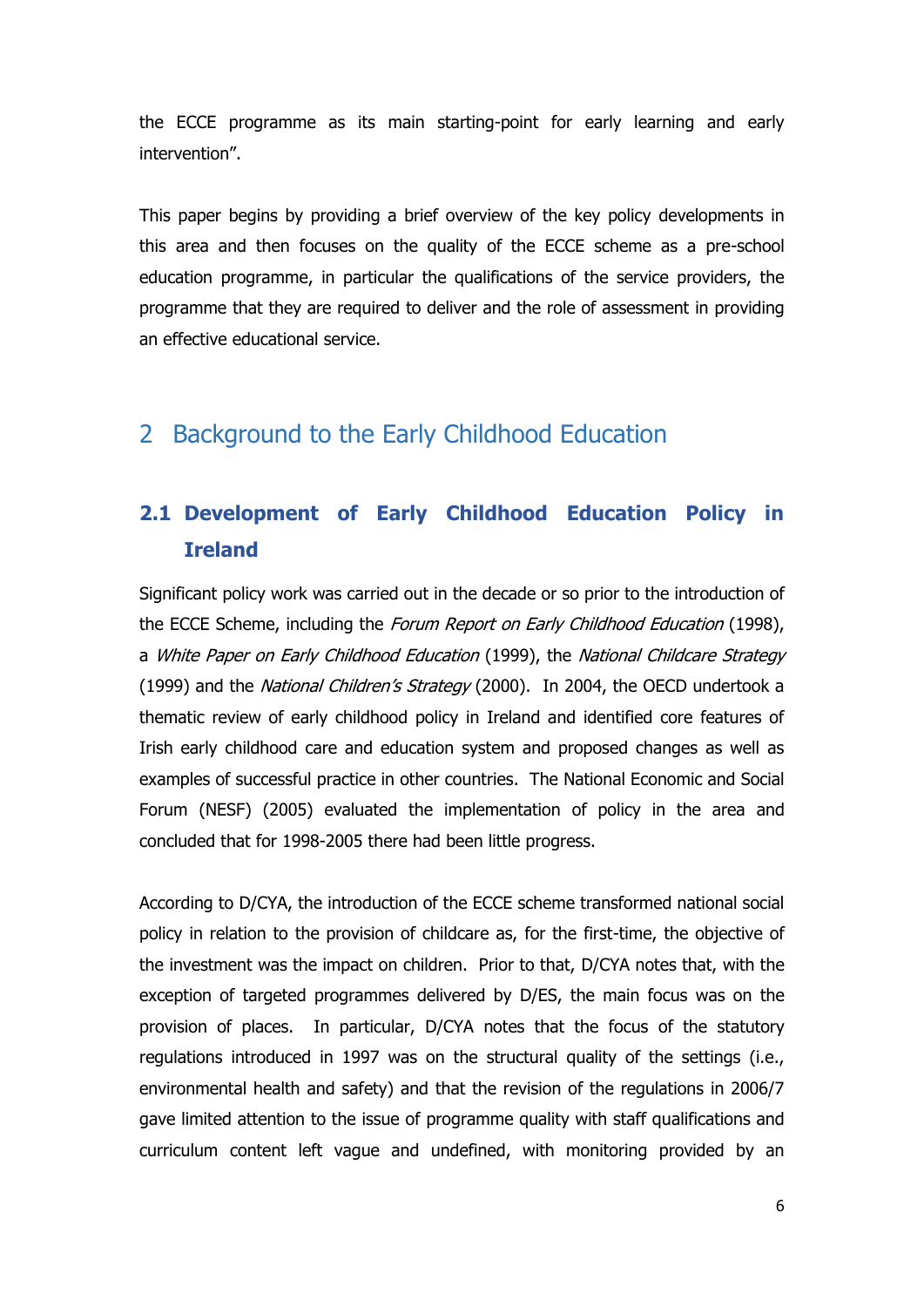inspectorate that did not have a pedagogical background to evaluate and assess educational content.

In more recent years, the development of the ECCE scheme and the publication of the Literacy and Numeracy Strategy reflect changes in both the national and international policy contexts from a focus on enabling parents, in particular mothers, to participate in the labour market to one which reflected the research evidence recognising early childhood care and education as essential supports for optimising children's full potential.

## **2.2 Benefits of Early Childhood Education**

Cognitive ability is held to be more adaptable early in the life cycle. Research shows that access to high quality services that contribute to improving cognitive ability early in life impact on a person's abilities to acquire skills later in life. $3$ 

The question of whether or not the provision of early childhood education should be targeted appears to be contested. Some suggest that children from disadvantaged backgrounds benefit most from pre-school education. D/CYA notes that evidence suggests disadvantaged children fare best within a universally provided service rather than targeted provision. In terms of conducting future evaluations of this programme it would be important that D/CYA set out quantitative evidence of the socio-economic background of the participating children to show that the service is not being delivered in an overly homogenous setting. (Something that would be associated with the targeting of the scheme.)

Others suggest that targeted provision does not meet the criteria of quality and efficacy and would not be in keeping with relevant European Union policy recommendations such as those agreed at the 2002 Barcelona Summit.<sup>4</sup> (It should be noted that the text of the latter relates to female labour participation and the

-

 $3$  See Heckman (2008) and Doyle's (2012) summary of the research in this area (for information, key references are included in the bibliography to this paper).

<sup>4</sup> At the 2002 Barcelona Summit, the European Council set the targets of providing childcare by 2010 to at least 90% of children between 3 years of age and the mandatory school age and at least 33% of children under 3 years of age. The D/CYA notes that the universal free pre-school provision has allowed Ireland to meet the first target by the 2010 deadline.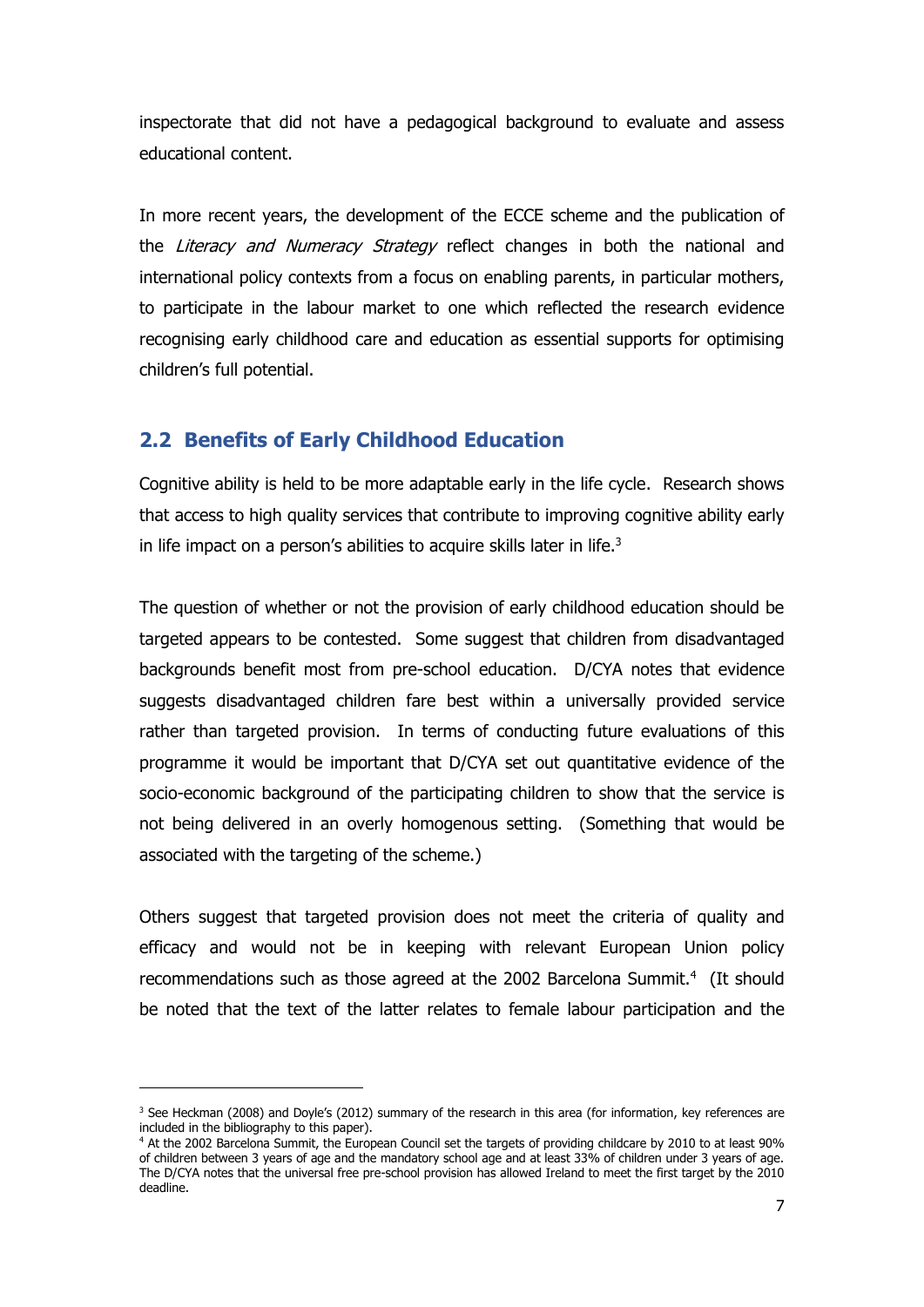provision of childcare rather than the development of young children's cognitive abilities and the provision of pre-school education.)

The 2011 European Commission Communication on Early Childhood Education and Care (ECEC) recognised the role of ECEC as part of the general educational continuum and put the child into the focus of the policy considerations. The Commission pointed out that the most successful systems are accessible high-quality ECEC that provide universal entitlement for all children from a very young age to integrated services, including effective curricular frameworks, competent staff and governance and funding arrangements necessary to deliver them. (COM (2011) 66final)

Furthermore, D/CYA suggests that the vision of early childhood care and education as advocated through the European Commission, and supported by research evidence, is that of 'progressive universalism' which identifies that all children should have access to quality early childhood provision with additional supports provided for those children who may struggle to achieve equitable access, participation and outcomes.<sup>5</sup>

D/CYA states that it is committed to providing the ECCE programme on a universal basis. The resources provided cover the payment of capitation to service providers and the administration costs of the scheme. D/CYA notes that the current economic circumstances have hindered the implementation of the pre-school element of the Literacy and Numeracy Strategy. D/CYA notes that its work to incrementally support and improve quality in the early years sector, through the ECCE programme, has been hampered by the lack of resources made available to the Department for this element of the ECCE programme.

While the appeal of universal provision is strong, there is a risk that the available resources may be spread too thinly. The limited resources available to the Irish Government, and the constraints on public expenditure associated with the EU Fiscal

-

<sup>&</sup>lt;sup>5</sup> The Social Investment Package in 2013 contained a Recommendation on investing in children that put great emphasis on ECEC for disadvantaged children. (C (2013) 778). In an Irish context, the D/ES notes that the school system provides universal education which is supplemented by additional supports targeted at those most in need, such as, the Home School Community Liaison Scheme, the School Completion Scheme, and the school meals programme.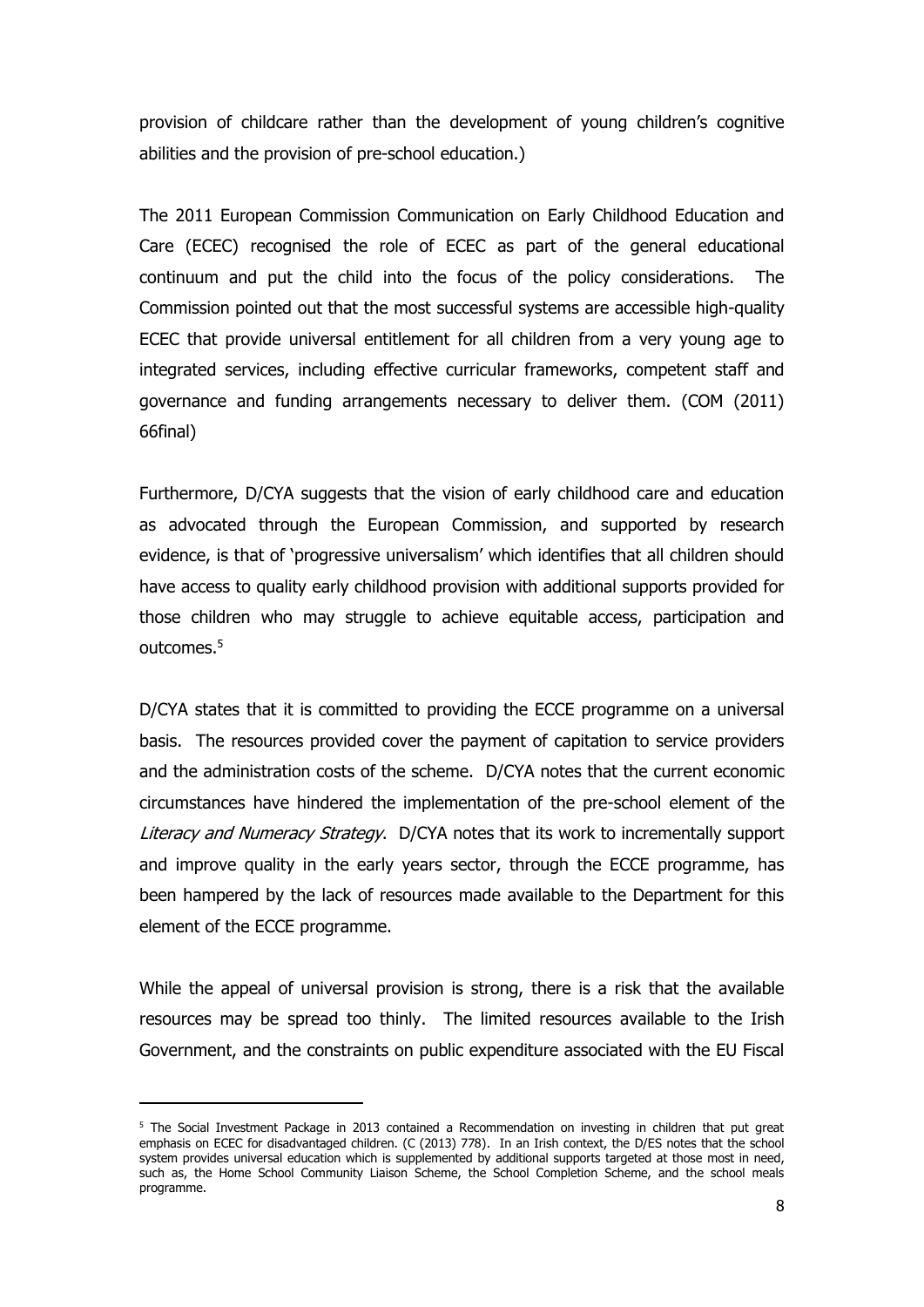Rules<sup>6</sup>, mean that it may be necessary to consider other methods of enhancing the quality of the educational element of the ECCE scheme, in particular the elements relating to literacy and numeracy.

#### **2.3 Framework for Early Childhood Education**

The development of early childhood care and education in Ireland has been supported by two frameworks - Siolta and Aistear.

Siolta is the National Quality Framework for Early Childhood Education and is designed to define, assess and support the improvement of quality across all aspects of practice in early childhood care and education settings.

Aistear: the Early Childhood Curriculum Framework is the curriculum framework for children from birth to six years in Ireland and addresses issues related to supporting children's wellbeing, learning and development and provides a comprehensive set of information, guidance and practical tools.

D/CYA notes that since the introduction of the ECCE programme, participating services have been required to adhere to *Síolta* and *Aistear*. D/CYA took this approach on the basis of their quality and appropriateness for the sector. D/CYA states that *Siolta* and *Aistear* prepare children for learning and for school by providing a framework within which a range of programme content can be delivered rather than setting a prescriptive approach which would not be appropriate for this age cohort.

#### **2.4 Public Investment in Early Childhood Education**

-

Under the ECCE scheme, private providers of childcare and pre-school education services are paid capitation for each enrolled child. The total number of children participating in the ECCE scheme has increased from 63,844 in 2010/11 to 65,878 in 2012/13 (an increase of 3.2%).<sup>7</sup>

<sup>6</sup> Within the Eurozone, public expenditure is constrained by the 'Expenditure Benchmark' under the Stability and Growth Pact so that expenditure as a percentage of GDP cannot grow faster than the average medium term potential growth rate of the economy.

 $\vec{7}$  The cohort of eligible children is restricted to those aged more than 3 years and 2 months and less than 4 years and 7 months at 1 September of the relevant year.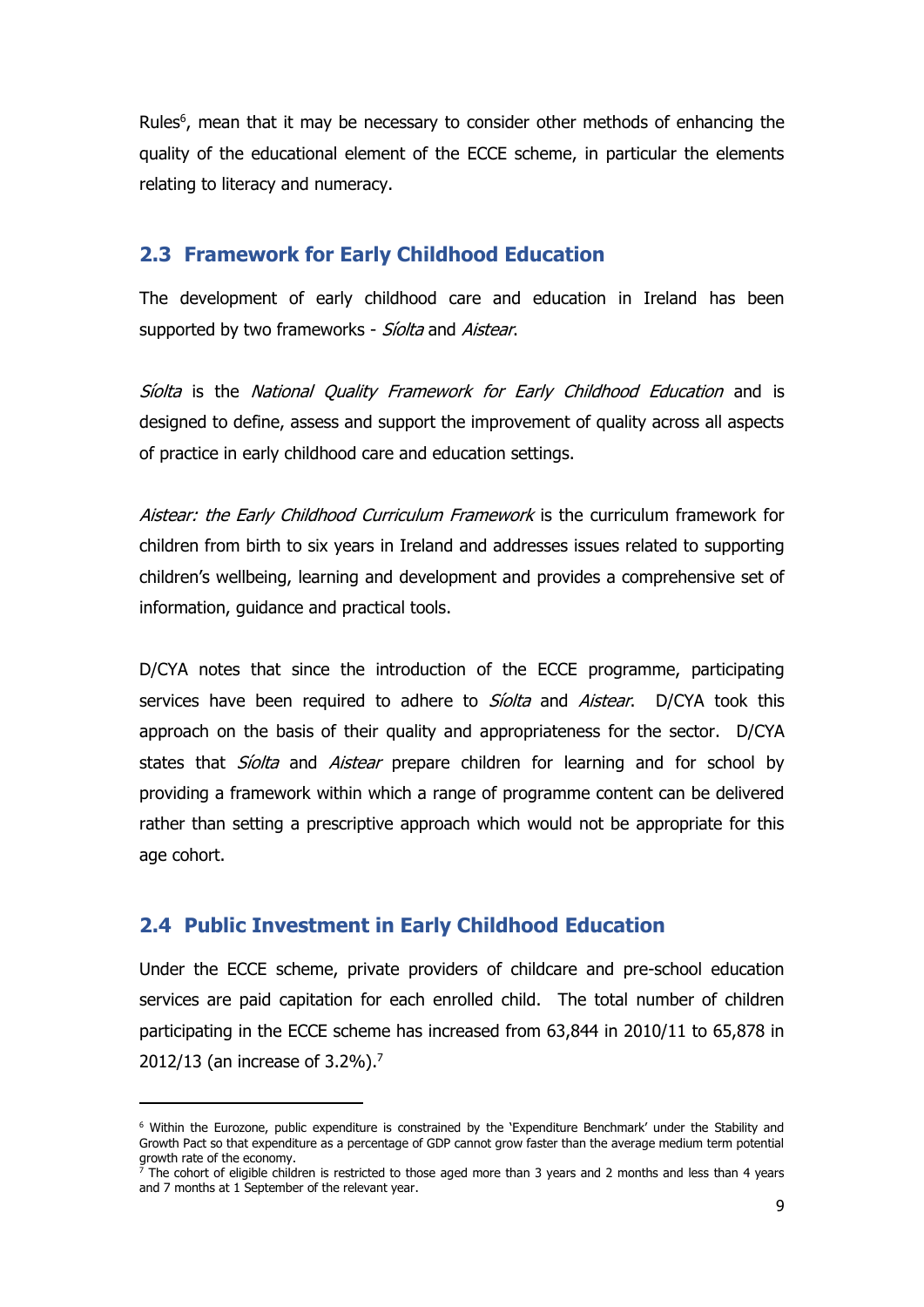In 2014, some €175 million has been provided for the ECCE pre-school year programme; this is unchanged from the allocation provided for 2013. Compared to 2011, the first full year of the scheme, the allocation has increased by 7.4% (from €163 million).

A higher rate of capitation is payable to pre-school service providers where all preschool leaders delivering the pre-school service have a minimum of Level 7 on the NFQ or equivalent in childhood / early education and have 3 years' experience working in the sector, and where all pre-school assistants in the service hold a relevant major award in childcare / early education at Level 5 on the NFQ or its equivalent.<sup>8</sup>

The number of enrolled children on whose behalf the higher capitation rate is paid has increased from 12,097 (in 2011/12) to 15,286 (in 2012/13) or from 17.8% of all participating children to 23.2%.

The total cost of payments under the higher capitation rate have increased by 23% since 2011/12.<sup>9</sup>

# 3 Analytical Approach

The OECD (2012: 9) notes that the quality of an early childhood education programme is an important element in determining whether or not the programme's intended benefits can be realised.

Similar to the elements identified by the European Commission as being associated with high-quality early education, the OECD (2012: 24) has set out a range of 'policy levers' that would contribute to providing an appropriate programme:

- Set out quality goals and regulations,
- Design and implement curriculum standards,
- Engage families and communities,

-

<sup>&</sup>lt;sup>8</sup> A reduction in the higher capitation rate of 2.7% was introduced from September 2012.

<sup>&</sup>lt;sup>9</sup> Analysis based on data provided by the Department of Children & Youth Affairs.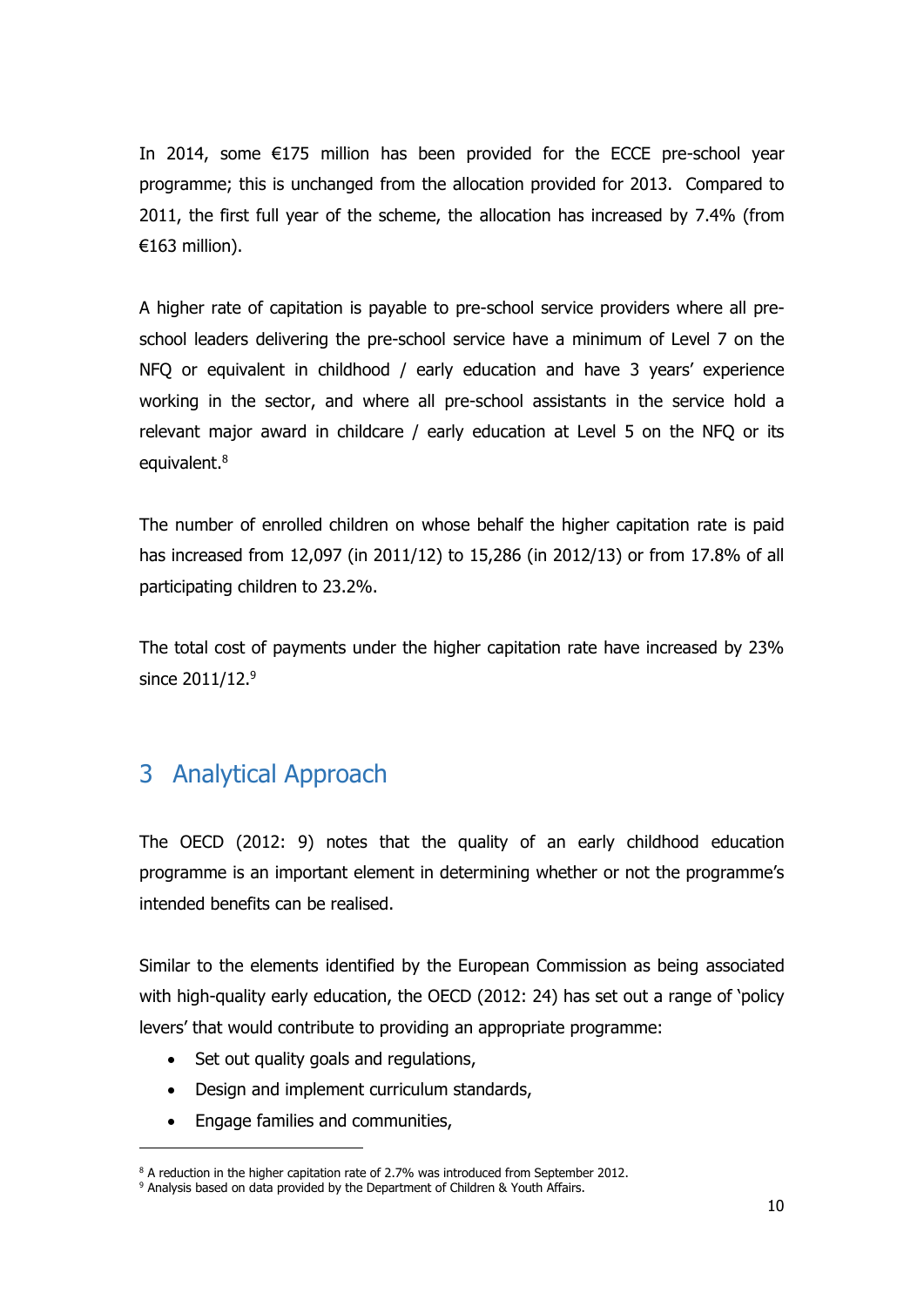- Advance data collection, research and monitoring, and
- Improve qualifications, training and working conditions.

The OECD (2012: 9) notes that setting out explicit quality goals and minimum standards helps enhance quality in this sector.

In order to examine the early childhood education element of the ECCE scheme in the context of the recommendations set out in the Literary and Numeracy Strategy, this paper focuses on three elements that are important to the issue of providing a quality service, the:

- qualifications of the service providers,
- educational programme provided, and
- assessment, monitoring and recording.

This paper examines progress made to date on relevant recommendations set out in the Literacy and Numeracy Strategy.

The data is based on updates provided by D/CYA and D/ES to the recommendations outlined in the Literacy and Numeracy Strategy.

# 4 Findings of Assessment

The Literacy and Numeracy Strategy (2011: 17) sets a clear goal of improving the communication and oral-language competence of young children in early childhood care and education settings and their readiness to develop early mathematical language and ideas. The quality of the service provided will be an important influence on how well the goal is achieved, in particular, the qualifications of those providing the service, the programme that is provided and the use of assessment and monitoring to inform the service provided to children and to measure progress.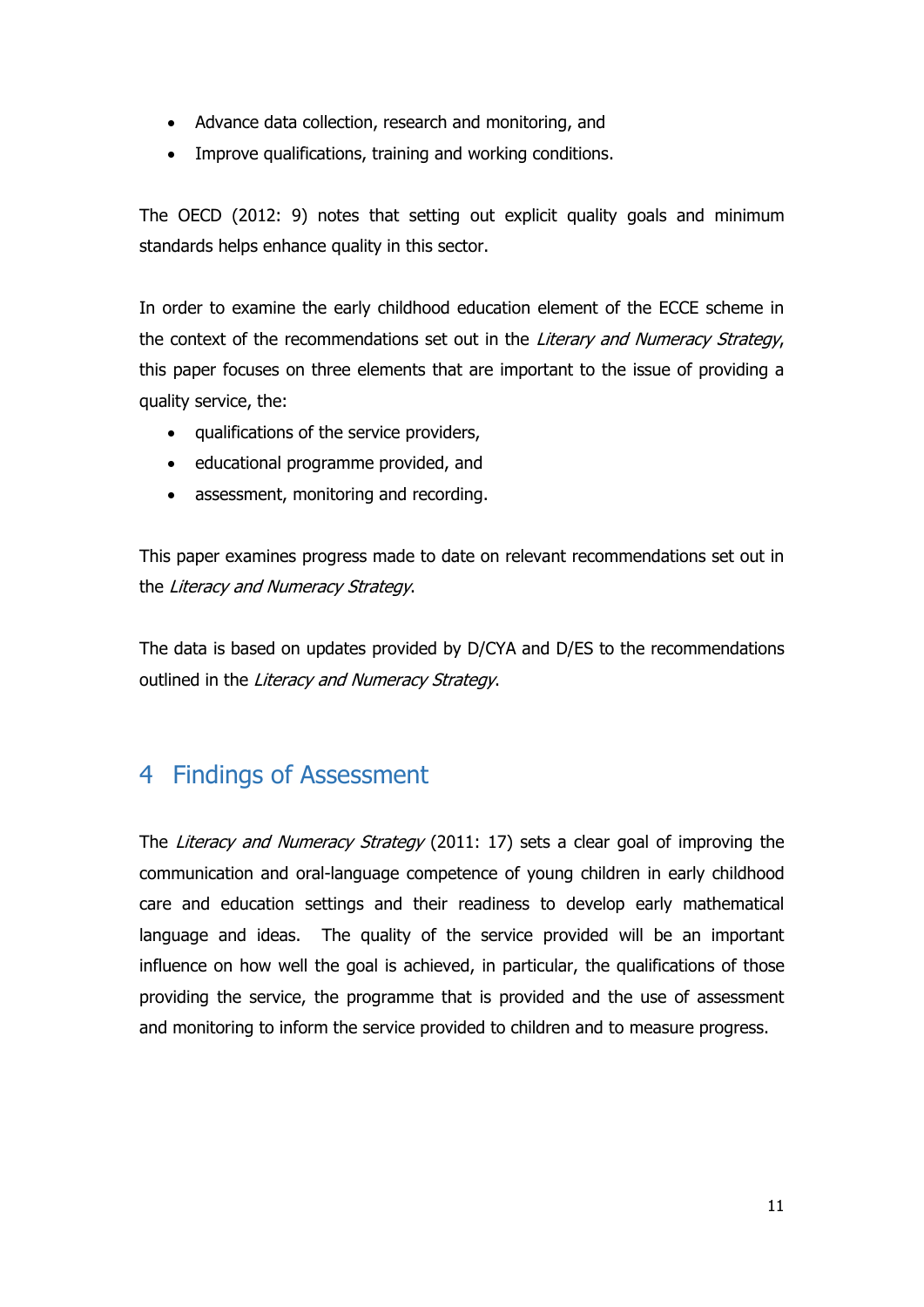## **4.1 Qualifications of the Providers**

The Literacy and Numeracy Strategy (2011: 27) notes that the role of the adult working in ECCE settings is critical to ensuring positive experiences and outcomes for children's learning well-being and development.

The Literacy and Numeracy Strategy (2011) sets out a number of recommendations as to how the training of service providers might be improved to encourage and support upskilling, especially in the area of literacy and numeracy and the use of assessment in order to support enhanced literacy and numeracy provision, including for children with additional learning needs. Appendix A outlines these recommendations and the progress to date as reported by both the D/CYA and D/ES.

## Qualification requirements

The Government has increased the qualification requirements of ECCE practitioners. Since September 2012, pre-school year leaders must hold a certification for a major award in childcare / early education at a minimum of Level 5 on the National Framework of Qualifications of Ireland (NQF) or an equivalent nationally recognised qualification or a higher award in the childcare / early education field. (Early Years Education Policy Unit, 2011: 5). These qualification are based on the professional practice standards as set out by Siolta.

By 2015, all pre-school leaders will have to have a minimum Level 6 qualification and that all assistants will have to have a minimum Level 5 qualification.

To support staff in early years' services who need to up-skill to meet the new requirements, in March 2014, the Minister for Children & Youth Affairs announced the launching of a 'Learner Fund' totaling  $\epsilon$ 3m over two years.<sup>10</sup>

#### Qualifications of those working in the sector

Significant progress has been made in terms of increasing the levels of qualifications of those working in the sector. Data provided by D/CYA on the qualifications of

 $10$  The fund will be administered by Pobal with the help of local City and County Childcare Committees and will be used to subsidise the cost for eligible learners to undertake accredited Level 5 and Level 6 FETAC courses provided by certain approved training providers expected to commence in September 2014.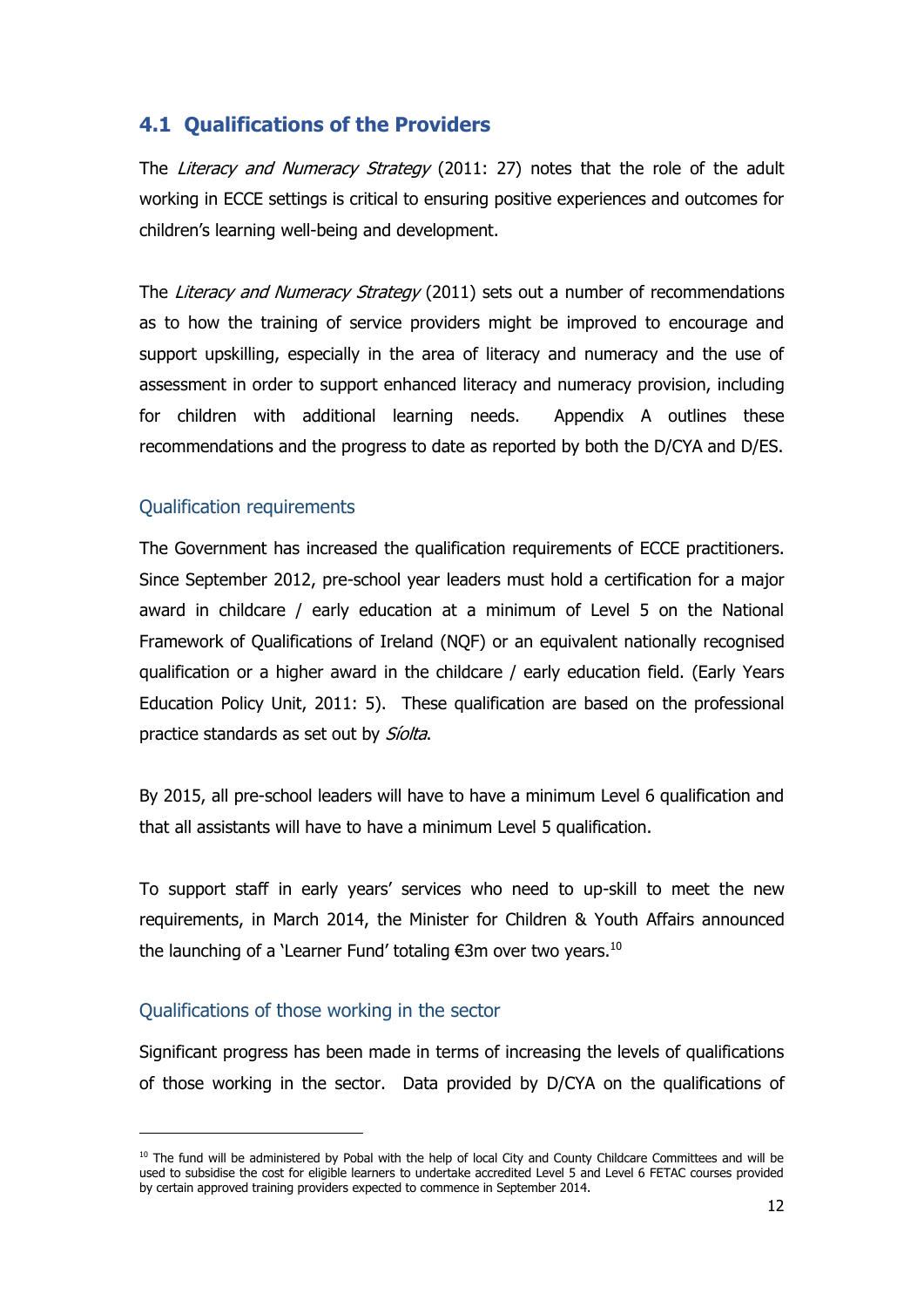leaders of ECCE programme service providers shows that over the last few years, the distribution of qualifications amongst pre-school leaders has moved from a position in 2010/11 when 15% had less than Level 5 qualifications to 2012/13 when all but one service provider have qualifications of at least Level 5. There has also been an increase in the number of leaders in receipt of the higher capitation which suggests that there has been an increase in the number of leaders with a Level 7 qualification or higher. Similarly, the 2011 survey by Pobal (2012) of providers of early childhood care and education found that the vast majority of ECCE programme providers had at least one staff member qualified to at least FETAC Level 5 and that just over a third had at least one staff member qualified to at least FETAC Level 7.

However, it is more difficult to find information on the mix of skills that the children encounter within ECCE settings (leaders and their assistants). The Pobal (2012: 34) survey provides information on all providers of early childhood care and education rather than on those that are part of the ECCE programme. Within this broader setting about a quarter of the staff for whom information was provided did not reach the FETAC Level 5 qualification and of these 27% (or 1,130 staff) had no childcare awards, 30% (or 1,250 staff) had awards from non-accredited childcare courses and 29% (or 1,180 staff) had a FETAC Level 4 award with the remainder having childcare awards accredited abroad but it was unclear as to how these equated to the FETAC qualifications.

D/CYA stresses that the higher qualified staff attracting the higher capitation rate must work directly with the children at all times during the ECCE settings and that if this rule is not observed services will lose the higher capitation rate.

In terms of understanding this element of the service provided, it would be useful if data on the level of compliance with this were made available as it has not been possible to determine from published reports the degree to which this is the case.

In addition, it will also be important to understand the level of use by ECCE practitioners of the various guidance and resources that are being prepared as part of the implementation of the Literacy & Numeracy Strategy.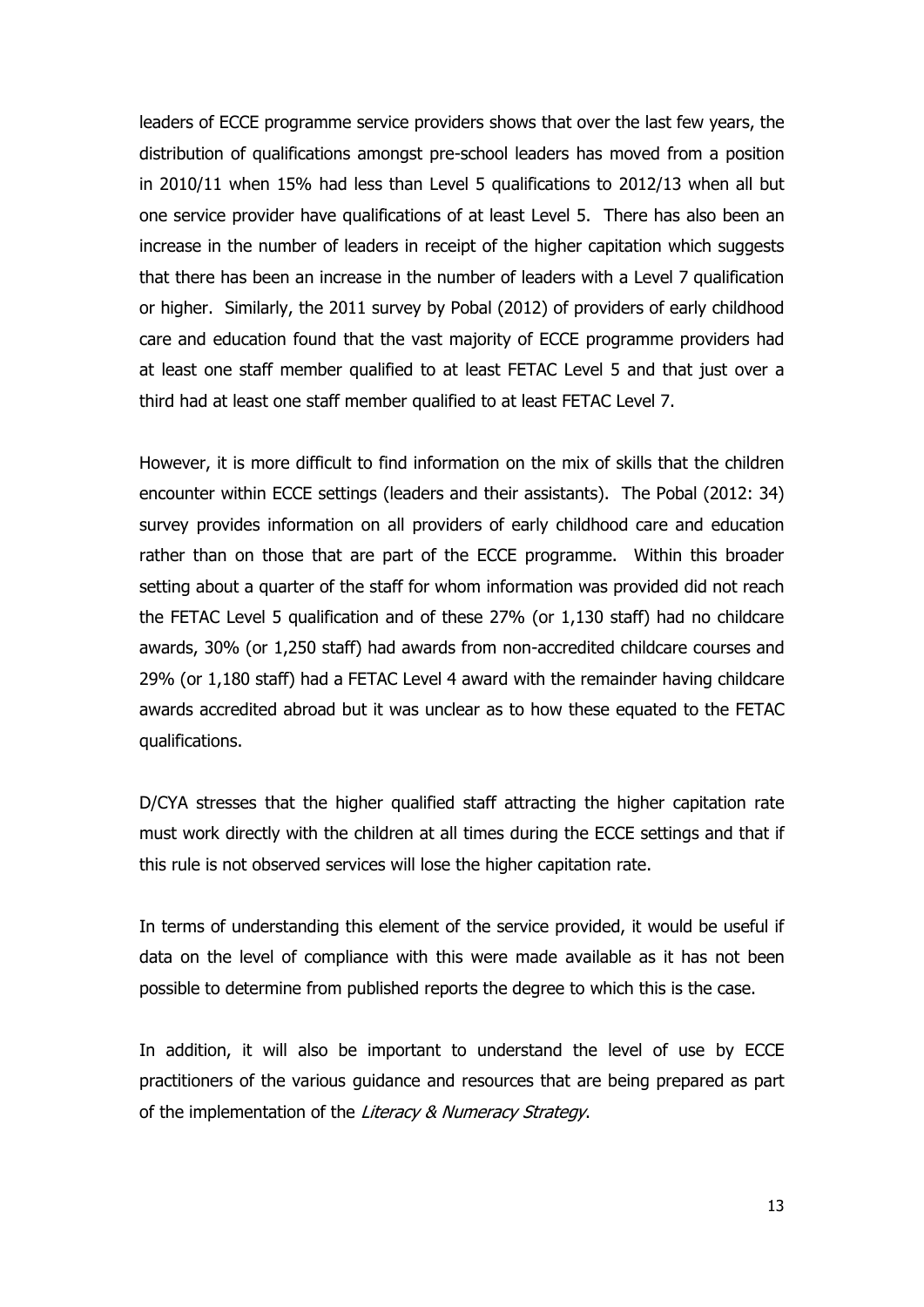#### Workforce Development Plan for the ECCE Sector

The *Workforce Development Plan for the ECCE Sector* (2010: 6-14) found that there were issues around the provision of training, in particular, the quality and relevance of courses, flexibility in terms of how training and education is delivered, the cost of courses, recognition of prior learning and experience and clear path to career progression. The Workforce Development Plan (2010: 13) also observed that for some employed in the sector there were issues regarding poor records of academic achievement though noted that the up-skilling that has taken place in recent years would indicate that education and training providers have taken account of these issues. Appendix B sets out the progress that has been made in terms of addressing each of these issues.

#### Purpose of improving qualifications

The changes in qualifications of ECCE practitioners outlined earlier suggest that the structure of the capitation payments has been successful in incentivising an increase in the capacity of the workforce. D/ES notes that increasing the qualifications levels of those working in the early years' sector is not the intended outcome. Instead, the intended outcome is their acquisition of the skills and knowledge they require to work effectively in this sector. D/CYA states that the qualifications of staff are testimony to their capacity to deliver appropriate programme content.

While it is clear that the capacities of those working in this sector have increased, it is not sufficient in itself to assume that a higher level of service will result as a consequence of increased qualifications. The relationship between quality of service and higher qualifications is surely influenced by having in place an effective educational programme and the associated defined standards that ECCE practitioners are expected to work to as a result of their qualifications.<sup>11</sup>

 $11$  The D/ES notes that its investment in post-graduate qualifications in such areas as Special Needs, Management and Leadership, and Mathematics for Teaching is based on the premise that higher qualified people will deliver a higher level of service.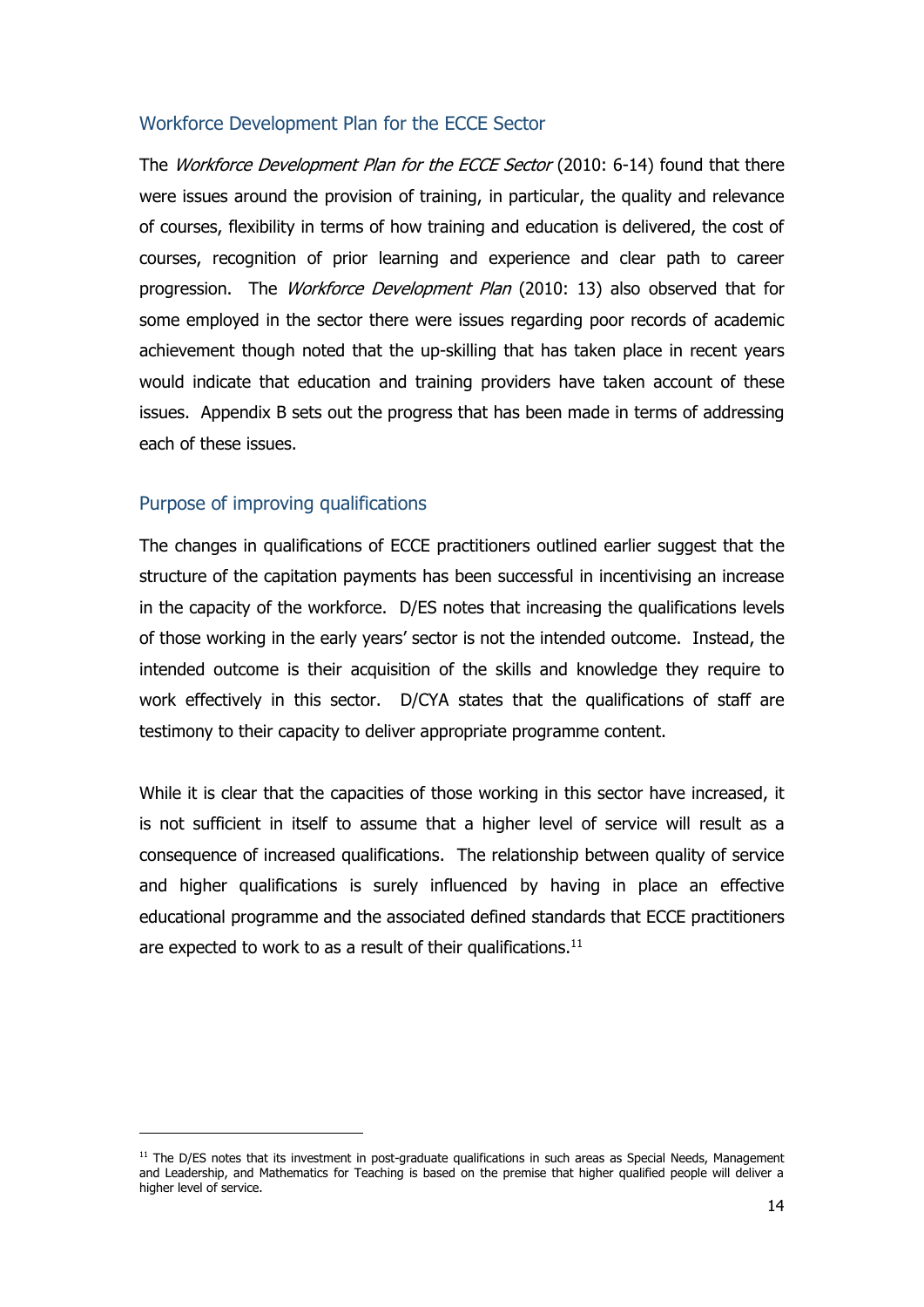## **4.2 Educational programme**

#### Pre-School Curriculum

As noted earlier, *Aistear* is the national curriculum framework for children aged 0 to 6 years and is intended to be used in early years' settings. ECCE participating services are required to adhere to *Síolta* and *Aistear*. The framework was developed by the NCCA to be flexible enough to accommodate the different curricula that are used in this sector, including Steiner and Montessori.

The Literacy and Numeracy Strategy (2011) sets out a number of recommendations regarding curriculum practice. Appendix C outlines these recommendations and the progress to date as reported by the relevant Departments.

D/CYA notes that D/ES and the NCCA are currently working on a new Practice Manual for *Siolta* and *Aistear* to be used in ECCE settings from September 2014. D/ES notes that the NCCA has worked with 7 early years' services to develop Aistearin-Action which is intended to be a toolkit for early years' providers. In addition, D/CYA notes that it is establishing a new mentoring service for early years' services in 2014 to provide further supports in the implementation of *Siolta* and Aistear.

D/ES notes the introduction of a National Quality Support Service which will work with early years' settings to strengthen the quality of provision.

#### Services being provided

In supporting the implementation of *Síolta* and Aistear, D/CYA notes that it funds:

- 8 National Voluntary Childcare Organisations (NVCOS) to support the implementation in their member services participating in ECCE scheme; and
- 33 City and County Childcare Committees.

D/CYA states that it is supported in this work by the D/ES Early Education Policy Unit which is co-located within D/CYA.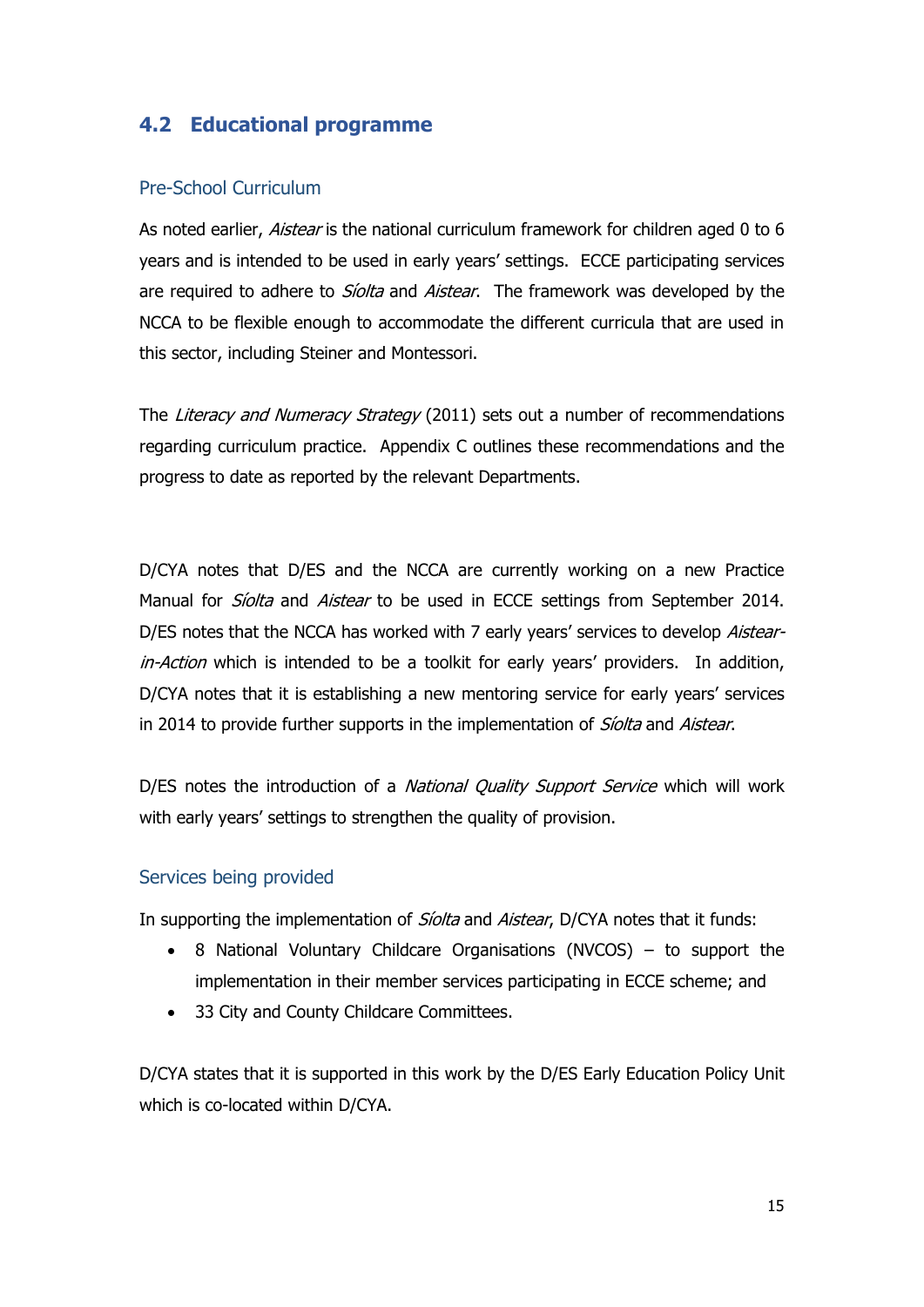The Literacy and Numeracy Strategy (2011: 48-49) acknowledges that within early childhood care and education settings there is a diversity of curriculum practice and little or no understanding about the degree to which the key ideas and messages contained within the *Aistear* framework are reflected in children's experiences in these settings.

As part of its annual compliance visits to assess whether or not providers are compliant with the quidelines set out in broad principles framework *Siolta*, Pobal undertook an examination of the awareness of providers of both *Siolta* and Aistear. While nearly all respondents were aware of both, "awareness" does not provide any information on the degree to which providers are implementing the guidelines.

#### Importance of an Educational Programme

It is important that the benefits associated with the ECCE scheme are clearly stated and that data is provided to show how these benefits are realised, including those relating to improving the communication and oral-language competence of young children in early childhood care and education (ECCE) settings and their readiness to develop early mathematical language and ideas.

It is important that the relationship between the service provided and the stated benefits should be clearly outlined.

It would be anticipated that D/CYA and D/ES would address these issues in their ongoing evaluation of the ECCE programme.

In terms of understanding the impact of educational programme elements of the service, it will be important to determine the level of adherence with Aistear and the level of use of the various tools, mentoring service and National Quality Support Service that have been developed and put in place.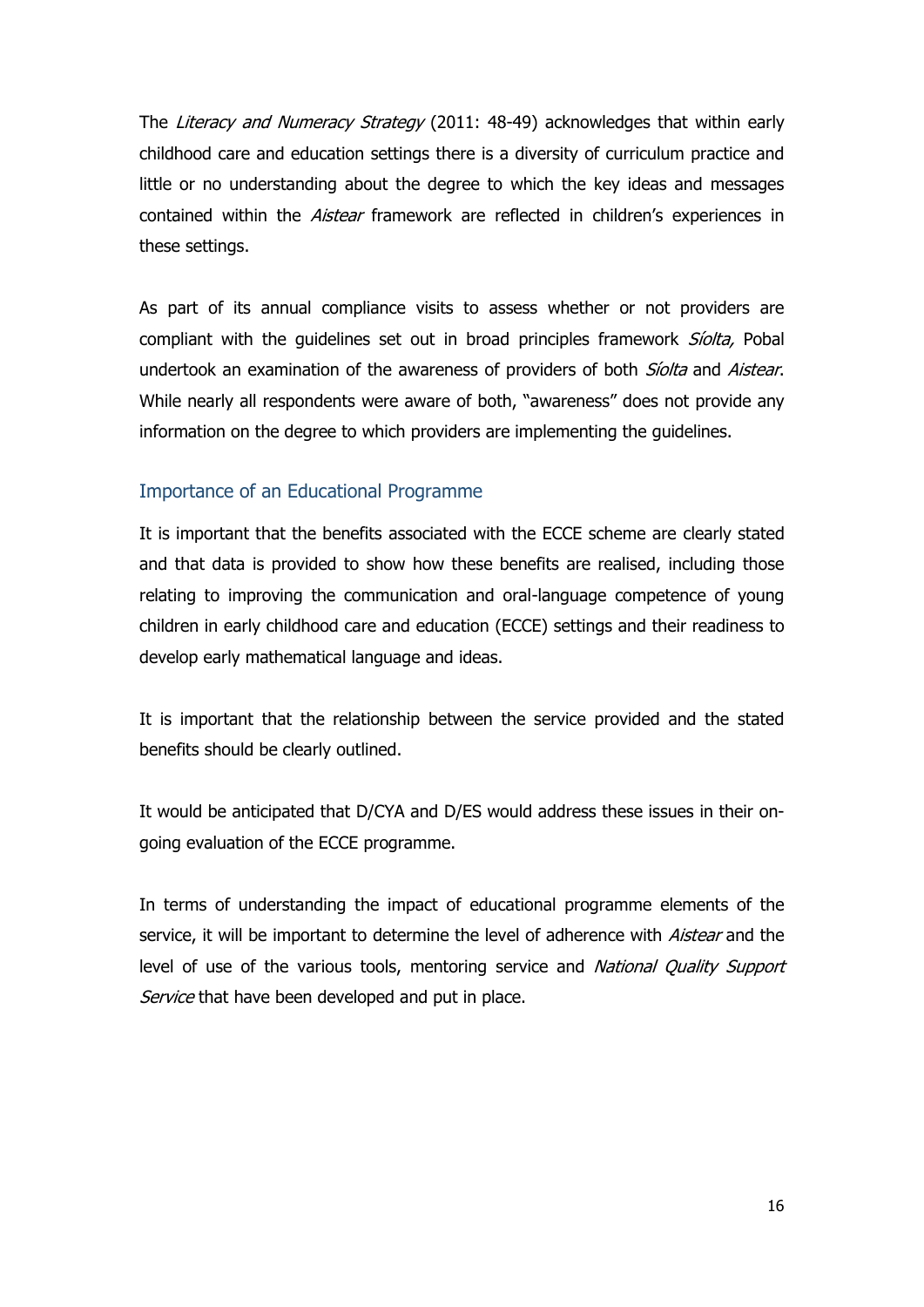## **4.3 Assessment, Monitoring and Reporting**

#### Importance of assessment, monitoring and reporting

The OECD (2012: 13) notes that the use of data, research and monitoring are powerful tools for improving children's outcomes and driving continuous improvement in service delivery.

D/ES notes that Government policy has concentrated on assessment of school going children and that there has been no history of assessment within the early year's sector.

The Literacy and Numeracy Strategy (2011: 75) encourages practitioners in early childhood care and education to use various assessment approaches as they enable young children to learn. In particular, to identify children's learning needs as early as possible as evidence-based systems can provide information that gives important early indicators of each child's development, allowing issues to be addressed early, thus ensuring that they do not become a barrier to learning as a child progresses. D/CYA states that it will support ECCE services to engage in 'assessment for learning' and 'assessment of learning' training to enable them to adopt these approaches and improve quality of service delivery.

D/ES notes that this remains a challenge and would involve 'early years' practitioners and primary care teams working closely together.

The Literacy and Numeracy Strategy (2011) sets out a number of recommendations regarding assessment and monitoring. Appendix D outlines these recommendations and the progress to date as reported by the relevant Departments.

## Communication of key information

The Literacy and Numeracy Strategy (2011: 78) acknowledges that there are weaknesses in how information about children is transferred, if at all, between ECCE settings and primary schools. (See Appendix E for related recommendation.)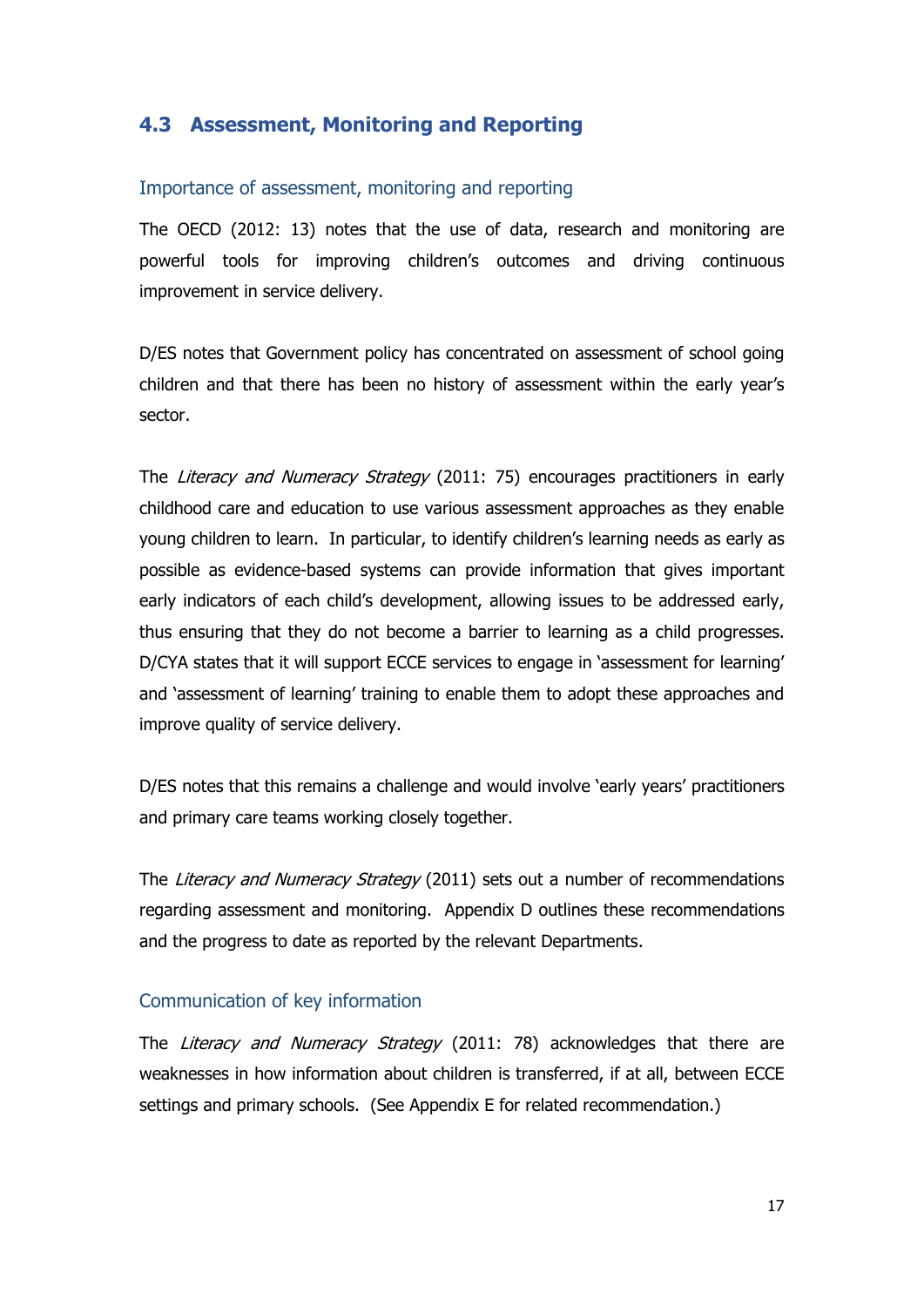Such sharing of information would ensure that when learning needs are identified that appropriate learning opportunities are provided including the provision of intervention at an earlier stage in ECCE settings and/or in junior infants. At present, such interventions are provided at the senior infant stage which may be too late for many children, particularly when it is shown that learning problems stem from difficulties associated with oral language development. (Literacy and Numeracy Strategy, 2011: 49)

#### Importance of assessment and communication

The absence of age appropriate assessment, and the introduction of appropriate methods of communication, is associated with the risk that the information and processes necessary to ensure improved outcomes for children, as well as better service delivery, will not be realised.

In terms of understanding the impact of these elements of the service, it will be important to determine the level of use of the range of strategies and assessment tools that are being developed and the level of compliance with the requirement from 2014 to complete and provide written reports on children to their school of transfer.

At a later date, D/CYA and D/ES ought to be in a position to examine how the transfer of such information has impacted on educational outcomes.

# 5 Conclusions

The focus of this paper is with the 'early childhood education' element of the ECCE scheme, and in particular with the progress made with regard to the implementation of the recommendations relating to literacy and numeracy as outlined in the Literacy and Numeracy Strategy. The education element of the ECCE scheme has been emphasised since the scheme was first announced in April 2009. In 2011, D/ES published the *Literacy and Numeracy Strategy* and set out a variety of actions specifically addressed to the provision of early childhood education. The development of the ECCE scheme and the publication of the Literacy and Numeracy Strategy reflect a growing emphasis both nationally and internationally on early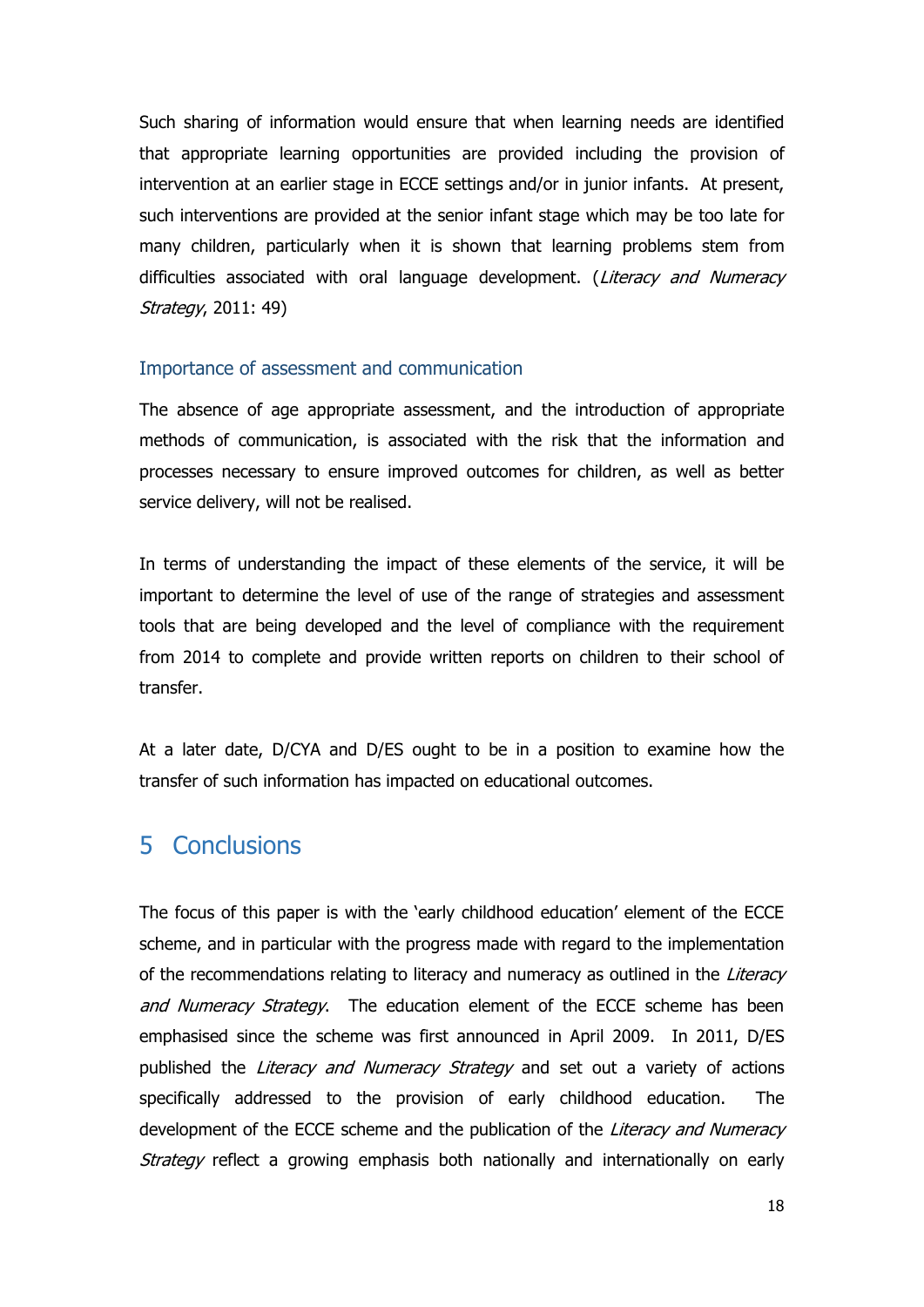childhood care and education as essential supports for optimising children's full potential.

The Literacy and Numeracy Strategy sets a clear goal of improving the communication and oral-language competence of young children in early childhood care and education settings and their readiness to develop early mathematical language and ideas. The quality of the service provided will influence how well the goal of improving the communication and oral-language competence of young children and their readiness to develop early mathematical language and ideas is achieved.

The paper examined updates provided by D/CYA and D/ES regarding progress made to date on recommendations set out in the Literacy and Numeracy Strategy that relate to three elements important to providing a quality pre-school service:

- qualifications of the service providers,
- educational programme provided, and
- assessment, monitoring and recording.

There is some evidence of progress on each of the three elements of quality though this is more clearly evident in the area of qualifications of ECCE practitioners. In terms of ensuring that the other recommendations in the Literacy and Numeracy Strategy impact on quality, as outlined above, it will be important that evidence is gathered with regard to the adherence to the curriculum framework, the relationship between the curriculum framework and the anticipated benefits, and the use by ECCE practitioners of the various tools, guides and other mechanisms that have been introduced to enhance the quality of the ECCE scheme. Doing so will support future evaluations of the effectiveness of this programme.

The ECCE scheme, and in particular the literacy and numeracy element, has the potential to be an important first year of education for many tens of thousands of Irish children.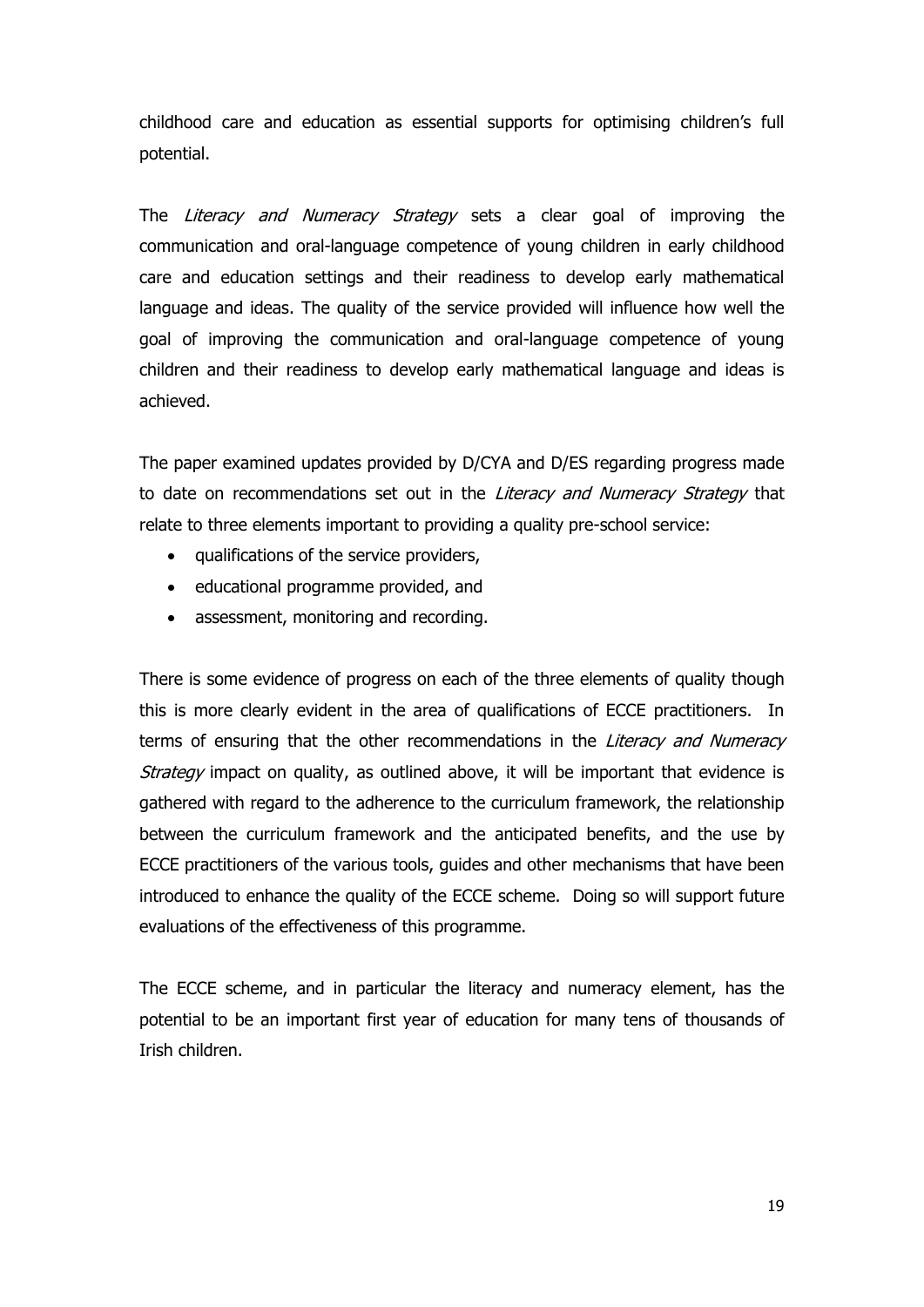#### **Appendix A**

#### Qualifications of ECCE Practitioners

**Recommendation in the Literacy and Numeracy Strategy (Responsible for action and indicative date) (page number in Literacy and Numeracy Strategy) Update Provided by the Department of Children & Youth Affairs and / or the Department of Education & Skills** ENCOURAGE AND SUPPORT THE UPSKILLING OF EARLY CHILDHOOD CARE AND EDUCATION (ECCE) PRACTITIONERS Ensure that the training and education courses completed by those entering the ECCE workforce include units on both content and pedagogical knowledge in literacy (including oral language and a focus on additional language learning) and numeracy by working with relevant accreditation bodies (D/ES and D/CYA - indicative date: 2012 – 2013) (p.29) The ETBs have been asked to include the module on Literacy and Numeracy in their Level 6 Course and, from 2015, it will be mandatory for early years practitioners in receipt of State funding. The Institutes of Technology are conducting a review of all of their early childhood degree programmes to determine their compatibility with national policy objectives and it was anticipated that this would be completed by the end of 2013. Continue to provide incentives for the continuing professional development of ECCE practitioners in state-funded ECCE settings by continuing to link higher capitation rates for pre-school services with higher qualification rates (D/CYA - indicative date: continue existing incentive and adjust incrementally) (p.29) The higher capitation rate continues to be linked to higher qualifications. In 2011, the Department supported a sponsored training programme for ECCE staff, to assist them to meet the programme's qualification requirements and is again doing so in 2013/2015 with the introduction of increased qualification requirements for the ECCE programme and a minimum requirement for early years'

services generally.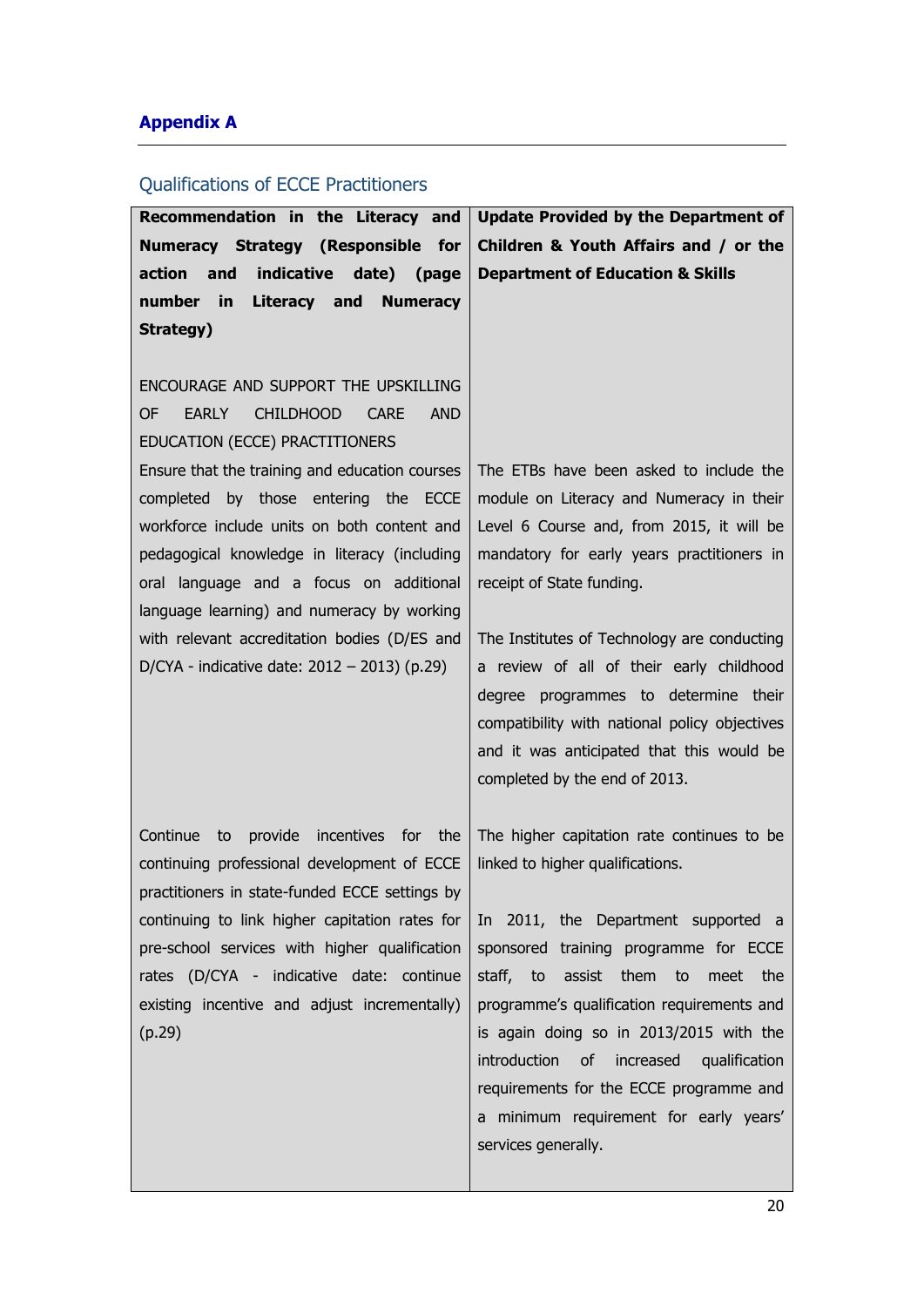| Work with relevant bodies to ensure that there                                           | There is sufficient capacity within the ETBs.                                      |
|------------------------------------------------------------------------------------------|------------------------------------------------------------------------------------|
| is sufficient training provision to enable formal                                        |                                                                                    |
| qualifications in early literacy and numeracy                                            |                                                                                    |
| development be made a requirement for all                                                |                                                                                    |
| ECCE leaders in state-funded ECCE settings                                               |                                                                                    |
| (D/ES and D/CYA - indicative date: 2015)                                                 |                                                                                    |
| (p.29)                                                                                   |                                                                                    |
|                                                                                          |                                                                                    |
| minimum<br>qualification<br>Increase<br>the                                              | Minimum qualification requirements are                                             |
| requirements for ECCE practitioners involved                                             | being increased with effect from 2014 for                                          |
| delivery of state funded<br><b>ECCE</b><br>the<br>in.                                    | newly contacted services and from 2015 for                                         |
| programmes (D/CYA - indicative<br>date:                                                  | existing contracted services.                                                      |
| incremental over period of Strategy) (p.29)                                              |                                                                                    |
|                                                                                          |                                                                                    |
|                                                                                          |                                                                                    |
| FOCUS THE PROVISION OF DEPARTMENT-                                                       |                                                                                    |
| <b>SUPPORTED</b><br>CONTINUING PROFESSIONAL                                              |                                                                                    |
| DEVELOPMENT FOR TEACHERS ON<br><b>THE</b>                                                |                                                                                    |
| TEACHING OF LITERACY AND NUMERACY                                                        |                                                                                    |
| AND THE USE OF ASSESSMENT                                                                |                                                                                    |
| As resources permit, extend the availability of                                          | This is unlikely to happen in the immediate                                        |
| support from DEIS advisors to ECCE settings                                              | future with the resource constraints that                                          |
| linked the DEIS primary schools. (D/ES $-$                                               | DES are operating under.                                                           |
| indicative date: as resources permit) (p.37)                                             |                                                                                    |
|                                                                                          |                                                                                    |
| Provide detailed guidance and resources to<br>ECCE practitioners on best practice in the | These are being developed through a group<br>drawn from the NCCA, the CCCs and the |
| teaching and assessment of literacy and                                                  | VCOs and will be delivered in 2014.                                                |
|                                                                                          |                                                                                    |
| numeracy through handbooks, online courses,<br>and<br>other<br>resources.                |                                                                                    |
| digital<br>(D/ES)<br>in.<br>conjunction with NCCA, education centres and                 |                                                                                    |
| other CPD providers - indicative date: 2014                                              |                                                                                    |
|                                                                                          |                                                                                    |
| and following years) (p.37)                                                              |                                                                                    |
| Facilitate the provision of CPD at a cross-                                              | The State has not funded CPD for the early                                         |
| sectoral level (e.g., ECCE practitioners and                                             | years' sector. CPD for teachers is delivered                                       |
| primary teachers) where feasible to promote                                              | through the Education centres and through                                          |
| co-operation and shared understanding. (D/ES                                             | on-line courses provided by colleges.<br>How                                       |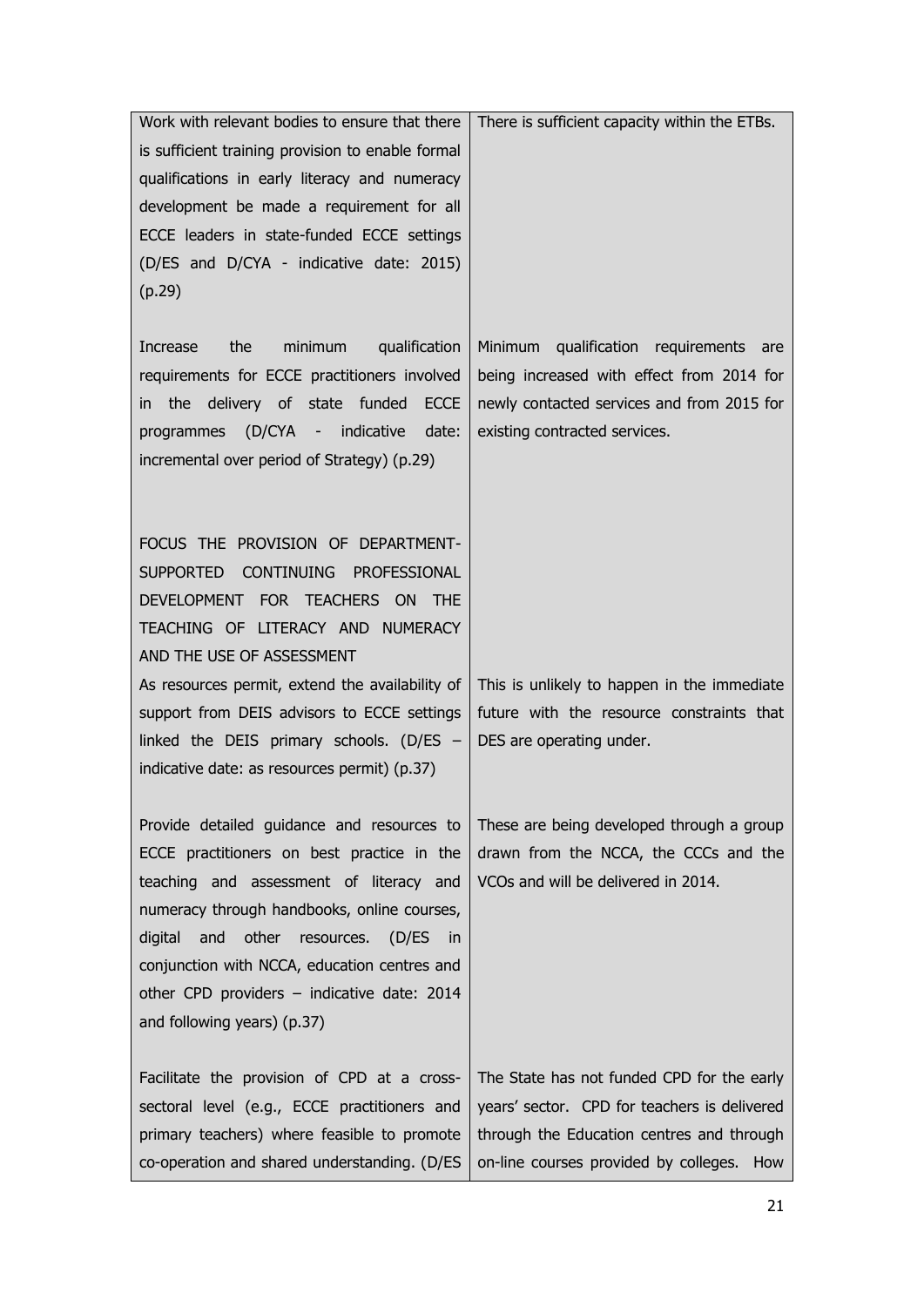| and D/CYA - indicative date: as resources                                               | cross-sectoral level can<br>CPD at a<br>be                                    |
|-----------------------------------------------------------------------------------------|-------------------------------------------------------------------------------|
| permit) $(p.37)$                                                                        | facilitated needs to be planned in detail.                                    |
|                                                                                         |                                                                               |
| <b>CONTINUE</b><br><b>ENHANCED</b><br>T <sub>O</sub><br><b>SUPPORT</b>                  |                                                                               |
| LITERACY AND NUMERACY PROVISION FOR                                                     |                                                                               |
| STUDENTS FROM SOCIALLY, ECONOMICALLY                                                    |                                                                               |
| EDUCATIONALLY DISADVANTAGED<br>AND                                                      |                                                                               |
| <b>BACKGROUNDS</b>                                                                      |                                                                               |
| Ensure that all initial teacher education                                               | The Institutes of Technology have been                                        |
| ECCE training programmes<br>and<br>courses                                              | asked to identify how their programmes are                                    |
| include mandatory modules to enable teachers                                            | mediated for children at risk of educational                                  |
| and ECCE practitioners to address the specific                                          | disadvantage.                                                                 |
| literacy and numeracy learning needs of                                                 |                                                                               |
| students from disadvantage backgrounds                                                  |                                                                               |
| (D/ES in conjunction with the Teaching                                                  |                                                                               |
| Council and Awarding Bodies - indicative date                                           |                                                                               |
| $-$ from 2013) (p.68)                                                                   |                                                                               |
|                                                                                         |                                                                               |
| Incentivise ECCE practitioners in state-funded<br>ECCE settings to engage in continuing | State funding hasn't been allocated for CPD<br>for early years practitioners. |
| professional development to enhance their                                               |                                                                               |
| ability to address the literacy and numeracy                                            |                                                                               |
| of<br>from<br>learning<br>needs<br>students                                             |                                                                               |
| disadvantaged backgrounds<br>(D/CYA)                                                    |                                                                               |
| indicative date: from 2013) (p.68)                                                      |                                                                               |
|                                                                                         |                                                                               |
| REBALANCE THE SUPPORTS MADE AVAILABLE                                                   |                                                                               |
| <b>ADDRESS</b><br><b>LITERACY</b><br>TO<br><b>THE</b><br><b>AND</b>                     |                                                                               |
| NUMBERACY LEARNING NEEDS OF ENGLISH                                                     |                                                                               |
| AN ADDITIONAL LANGUAGE<br><b>AS</b><br>(EAL)                                            |                                                                               |
| <b>STUDENTS</b>                                                                         |                                                                               |
| Ensure<br>that<br>all<br>initial<br><b>ECCE</b><br>training                             | The Institutes of Technology have been                                        |
| programmes include mandatory modules to                                                 | asked to identify how their programmes are                                    |
| enable ECCE practitioners (a) to address the                                            | mediated for migrant children.                                                |
| specific literacy and numeracy learning needs                                           |                                                                               |
| of such students and (b) to raise awareness                                             | Some equality/diversity training has taken                                    |
| among ECCE practitioners that some migrant                                              | place in the early years' sector funded                                       |
| students will be receiving informal support in                                          | through Dormant Accounts.<br>There is an                                      |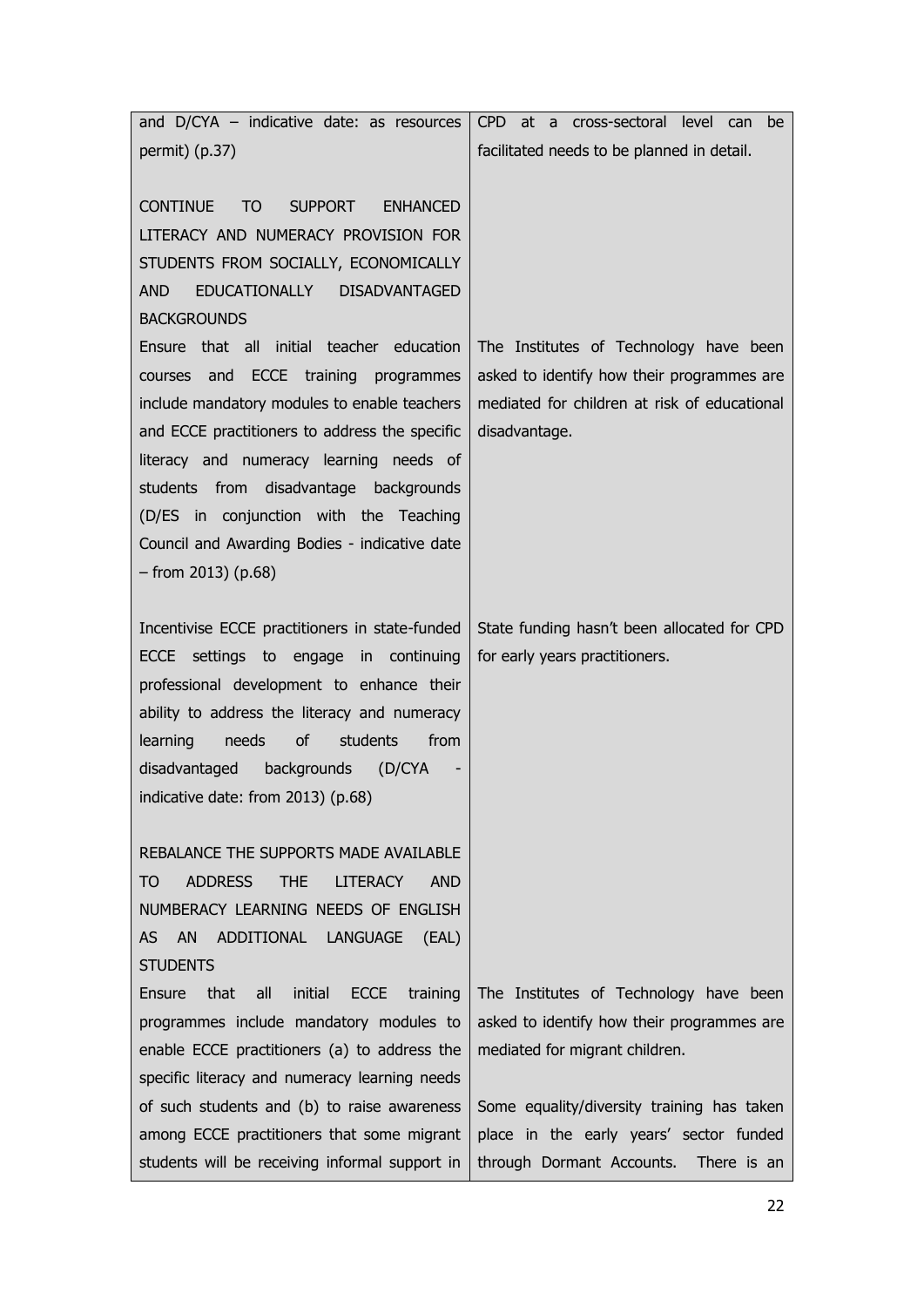| out-of-school<br>mother<br>tongue<br>$\overline{\mathsf{in}}$<br>their | evaluation available.                          |
|------------------------------------------------------------------------|------------------------------------------------|
| educational settings (D/ES and Awarding                                |                                                |
| Bodies - indicative date: from 2013) (p.69)                            |                                                |
|                                                                        |                                                |
| <b>CONTINUE</b><br><b>SUPPORT</b><br>TO<br><b>ENHANCED</b>             |                                                |
| LITERACY AND NUMERACY PROVISION FOR                                    |                                                |
| STUDENTS WITH SPECIAL EDUCATIONAL                                      |                                                |
| <b>INCLUDING</b><br><b>STUDENTS</b><br><b>OF</b><br>NEEDS,             |                                                |
| <b>EXCEPTIONAL ABILITY</b>                                             |                                                |
| all initial teacher education<br>Ensure that                           | DES and DCYA will continue work with the       |
| courses and ECCE training programmes                                   | Awarding bodies to promote the inclusion of    |
| include mandatory modules to enable teachers                           | mandatory modules in<br>ECCE<br>training       |
| and ECCE practitioners to address the specific                         | programmes.                                    |
| literacy and numeracy learning needs of                                |                                                |
| students with special educational<br>needs                             | The ETBs are the main provider of training     |
| (D/CYA and Awarding Bodies - indicative date:                          | courses at Levels 5 and 6. At the moment,      |
| 2013) (p.70)                                                           | there is insufficient expertise within the     |
|                                                                        | ETBS to deliver courses that would allow       |
|                                                                        | practitioners to address the specific needs of |
|                                                                        | students with special educational needs.       |
| Incentivise state-funded ECCE practitioners to                         | There is no State funding for CPD for early    |
| professional<br>continuing<br>engage<br>in                             | years practitioners                            |
| development to enhance their ability to                                |                                                |
| address the specific literacy and numeracy                             |                                                |
| learning needs of students with special                                |                                                |
| educational needs (D/CYA - indicative date:                            |                                                |
| 2013) (p.70)                                                           |                                                |
|                                                                        |                                                |
|                                                                        |                                                |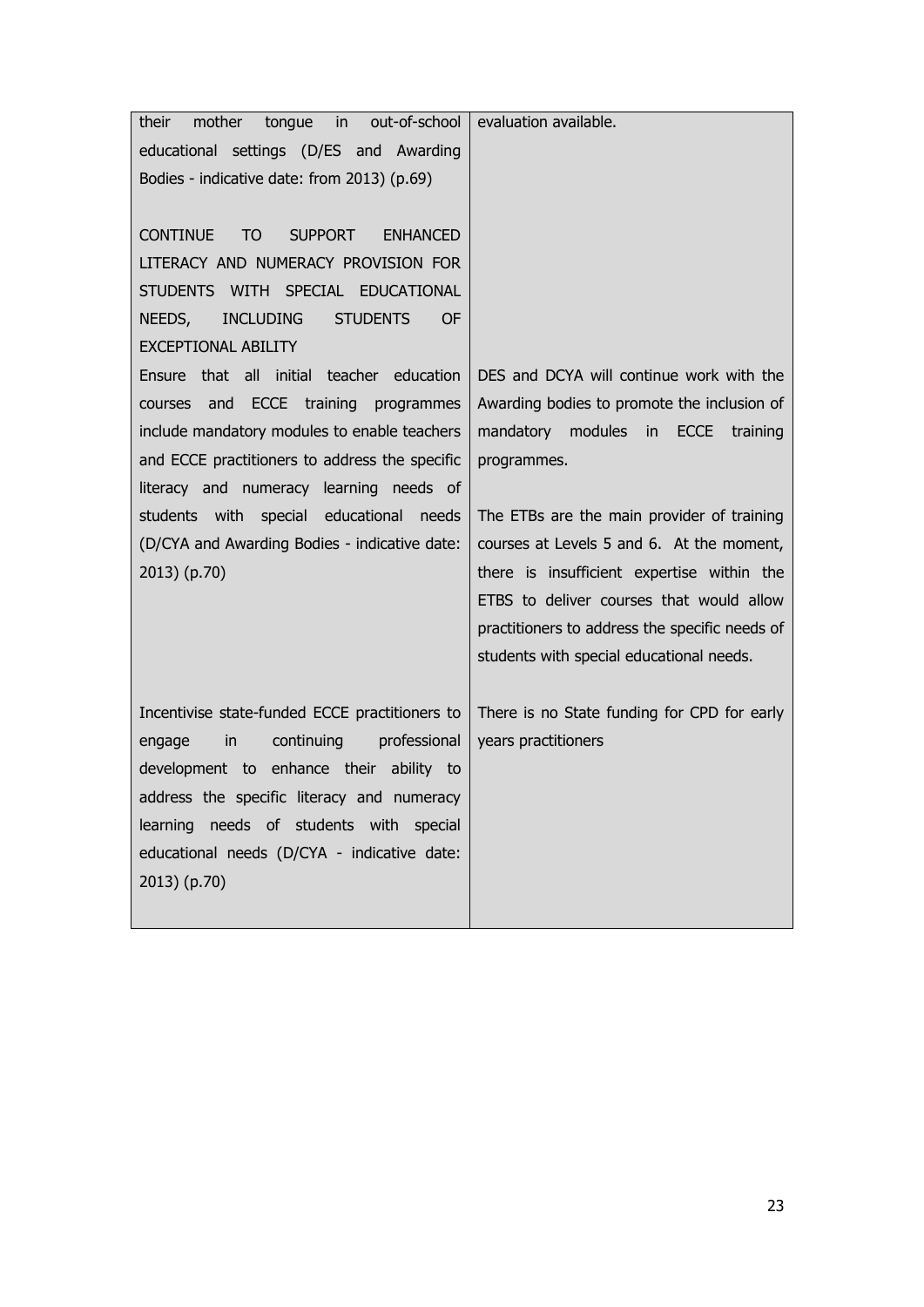# **Appendix B**

| <b>Issue highlighted</b>                      | Update by D/ES on actions to date                       |
|-----------------------------------------------|---------------------------------------------------------|
| Flexibility in terms of how training and      | Models of delivery that have been developed             |
| education is delivered (allow for people      | include an Assessment of Learning model                 |
| already in the workplace who are unable to    | implemented in Whitehall VEC for adult                  |
| attend full-time courses).                    | learners.                                               |
|                                               |                                                         |
|                                               | A number of the Institutes of Technology                |
|                                               | have also developed courses for graduates               |
|                                               | in, for example Social Care to backfill the             |
|                                               | missing pedagogical elements of their original          |
|                                               | degree programme.                                       |
|                                               |                                                         |
| The cost of courses.                          | This continues to be an issue.                          |
|                                               |                                                         |
| Recognition of prior learning and experience. | In general, education and training providers            |
|                                               | struggle with RPL because it is<br>time                 |
|                                               | consuming, expensive<br>and<br>they<br>have             |
|                                               | concerns over the integrity of their awards.            |
|                                               | This is not confined to Early Childhood Care            |
|                                               | and Education courses.                                  |
|                                               | provide documented<br>For<br>learner to<br>$\mathsf{a}$ |
|                                               | evidence of their experiential learning is also         |
|                                               | onerous and time consuming.                             |
|                                               |                                                         |
| Quality and relevance of courses.             | Common Award Standards in Early Childhood               |
|                                               | Care and Education (ECCE) at Levels 4, 5 and            |
|                                               | 6 on the NFQ were published by the Further              |
|                                               | Education and Training Awards Council in                |
|                                               | March 2011. The old awards in Childcare                 |
|                                               | were phased out.                                        |
|                                               |                                                         |
|                                               | After December 2012, only the new Common                |
|                                               | Award Standards in ECCE were accredited by              |
|                                               | FETAC. Programmes of learning developed                 |

# Issues highlighted in the Workforce Development Plan for the ECCE Sector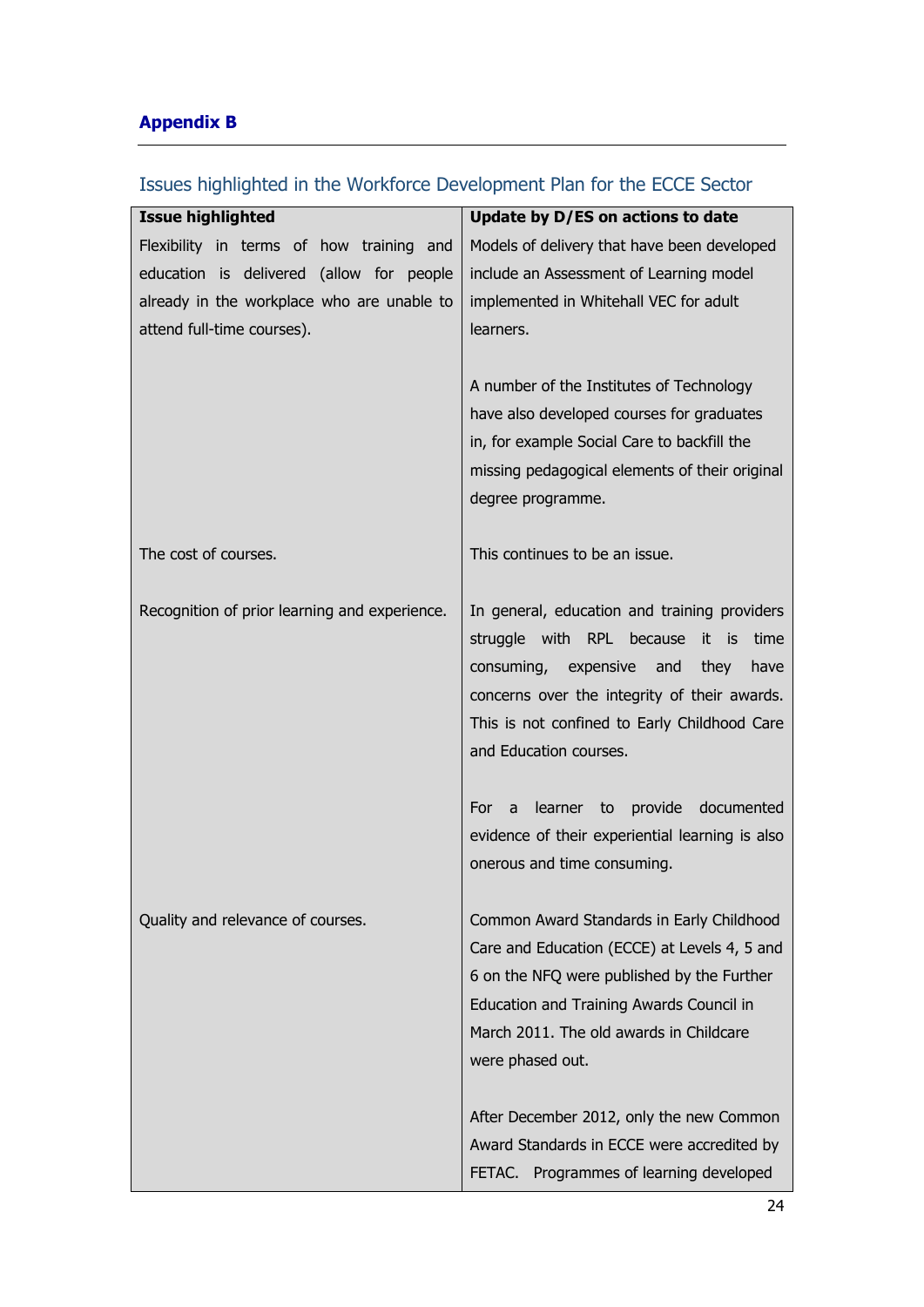|                                               | to meet these award standards incorporate         |
|-----------------------------------------------|---------------------------------------------------|
|                                               | national practice frameworks (Síolta and          |
|                                               | Aistear) and reflect national policy objectives   |
|                                               | and should ensure that graduates of these         |
|                                               | programmes are more prepared to enter the         |
|                                               | workforce.                                        |
|                                               |                                                   |
|                                               | ETBs centralised their<br><b>The</b><br>programme |
|                                               | development under the Common Award                |
|                                               | Standards so all ETBs should be delivering to     |
|                                               | the same standard.                                |
|                                               |                                                   |
| Learner support - many engaging in courses,   | This should be dealt with by the Training         |
| particularly at the lowest levels on the NQF, | Provider.                                         |
| have poor records of previous academic        |                                                   |
| achievement and literacy and<br>language      |                                                   |
| supports were identified as being important   |                                                   |
|                                               |                                                   |
| as well as mentoring and guidance.            |                                                   |
|                                               |                                                   |
| Clear path to career progression.             | Occupational profiles are set out in the 2002     |
|                                               | Model Framework Model Framework for               |
|                                               | Education, Training and Professional              |
|                                               | Development in the Early Childhood Care and       |
|                                               | <b>Education Sector.</b>                          |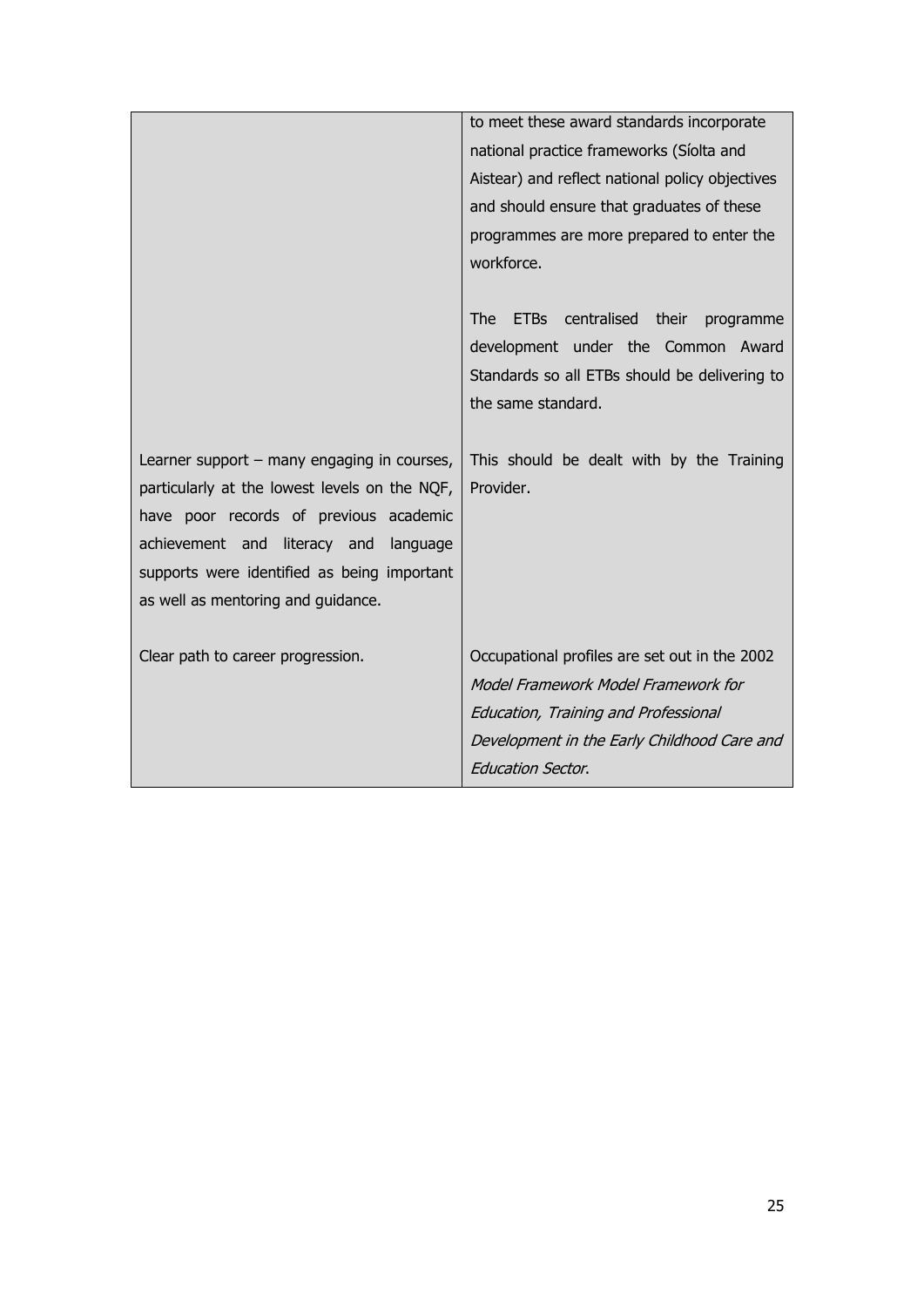# **Appendix C**

# Education Programme

| Recommendation in the Literacy and                                                                                                                                                                                                       | <b>Update Provided by the Department of</b>                                                                                                                                                                                                                                  |
|------------------------------------------------------------------------------------------------------------------------------------------------------------------------------------------------------------------------------------------|------------------------------------------------------------------------------------------------------------------------------------------------------------------------------------------------------------------------------------------------------------------------------|
| <b>Numeracy Strategy</b>                                                                                                                                                                                                                 | Children & Youth Affairs and / or the                                                                                                                                                                                                                                        |
|                                                                                                                                                                                                                                          | <b>Department of Education &amp; Skills</b>                                                                                                                                                                                                                                  |
| <b>AND</b><br><b>MONITOR</b><br><b>REVIEW</b><br><b>CURRICULAR</b><br>PRACTICE IN ECCE SETTINGS OVER TIME                                                                                                                                |                                                                                                                                                                                                                                                                              |
| Identify the scope of curricular practice in the                                                                                                                                                                                         | There is data available through the returns                                                                                                                                                                                                                                  |
| sector by surveying settings participating in                                                                                                                                                                                            | submitted by early years' settings.                                                                                                                                                                                                                                          |
| the universal free pre-school year programme                                                                                                                                                                                             |                                                                                                                                                                                                                                                                              |
| (D/CYA - indicative date: 2012-2013) (p.53)                                                                                                                                                                                              |                                                                                                                                                                                                                                                                              |
| different<br>the<br>effectiveness<br>$\circ$ f<br><b>Review</b><br>curricular practices in the delivery of Aistear<br>universal free<br>pre-school<br>the<br>year<br>$\mathsf{I}$<br>programme (D/CYA - indicative date: 2013)<br>(p.53) | In 2011/2012 DCYA and DES worked on an<br>inspection<br>ECCE joint<br>initiative<br>which<br>involved<br>both<br>the<br><b>DES</b><br><b>HSE</b><br>and<br>Inspectorates in a move towards a broader<br>evaluation model for ECCE services including<br>curricular practice. |
|                                                                                                                                                                                                                                          | This work is feeding into the on-going<br>evaluation of the ECCE programme and<br>incremental developments for 2014/2016.                                                                                                                                                    |
|                                                                                                                                                                                                                                          | An inspectorate should be able to evaluate<br>effectiveness of different curricular<br>the<br>practices in the delivery of Aistear but the<br>current HSE pre-school Inspectorate don't<br>have that pedagogical background.                                                 |
|                                                                                                                                                                                                                                          | The D/CYA have asked DES to carry out<br>inspections in 2014 focussing on educational<br>outcomes.                                                                                                                                                                           |
| <b>CONTINUE</b><br><b>SUPPORT</b><br><b>ENHANCED</b><br>TO                                                                                                                                                                               |                                                                                                                                                                                                                                                                              |
| LITERACY AND NUMERACY PROVISION FOR                                                                                                                                                                                                      |                                                                                                                                                                                                                                                                              |
| STUDENTS WITH SPECIAL EDUCATIONAL                                                                                                                                                                                                        |                                                                                                                                                                                                                                                                              |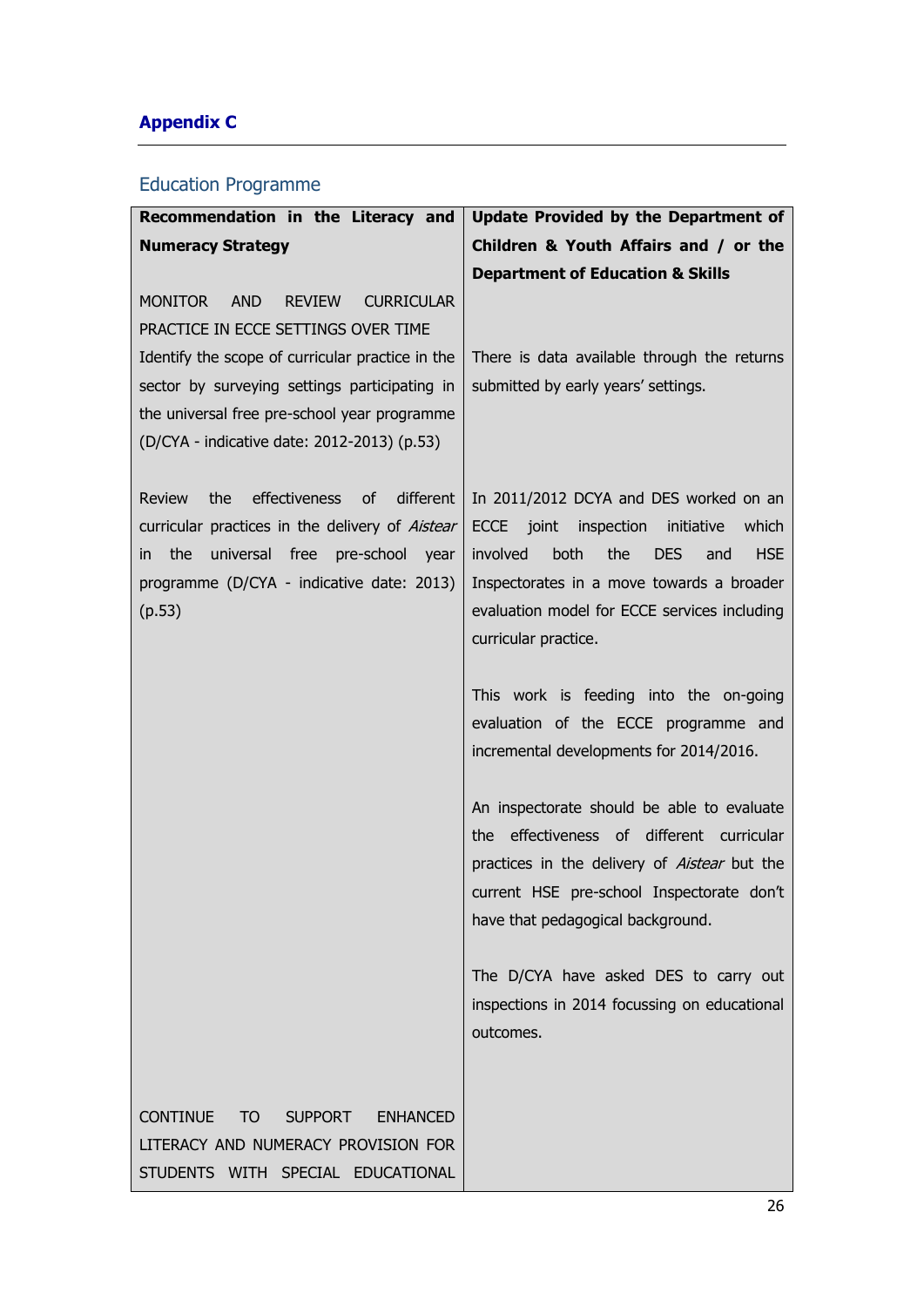| 0F<br>NEEDS,<br>INCLUDING STUDENTS            |                                           |
|-----------------------------------------------|-------------------------------------------|
| <b>EXCEPTIONAL ABILITY</b>                    |                                           |
| Promote the use of available guidelines and   | Mary Immaculate have guidelines and       |
| online resources for ECCE settings on best    | resources available on the inclusion of   |
| practice in supporting the needs of students  | children with special needs. These were   |
| with special educational needs (D/ES, teacher | funded by the Department of Education and |
| and continuing professional<br>education      | Skills and form the basis for a Special   |
| development providers - indicative date:      | Purpose Award in inclusive education.     |
| 2011)                                         |                                           |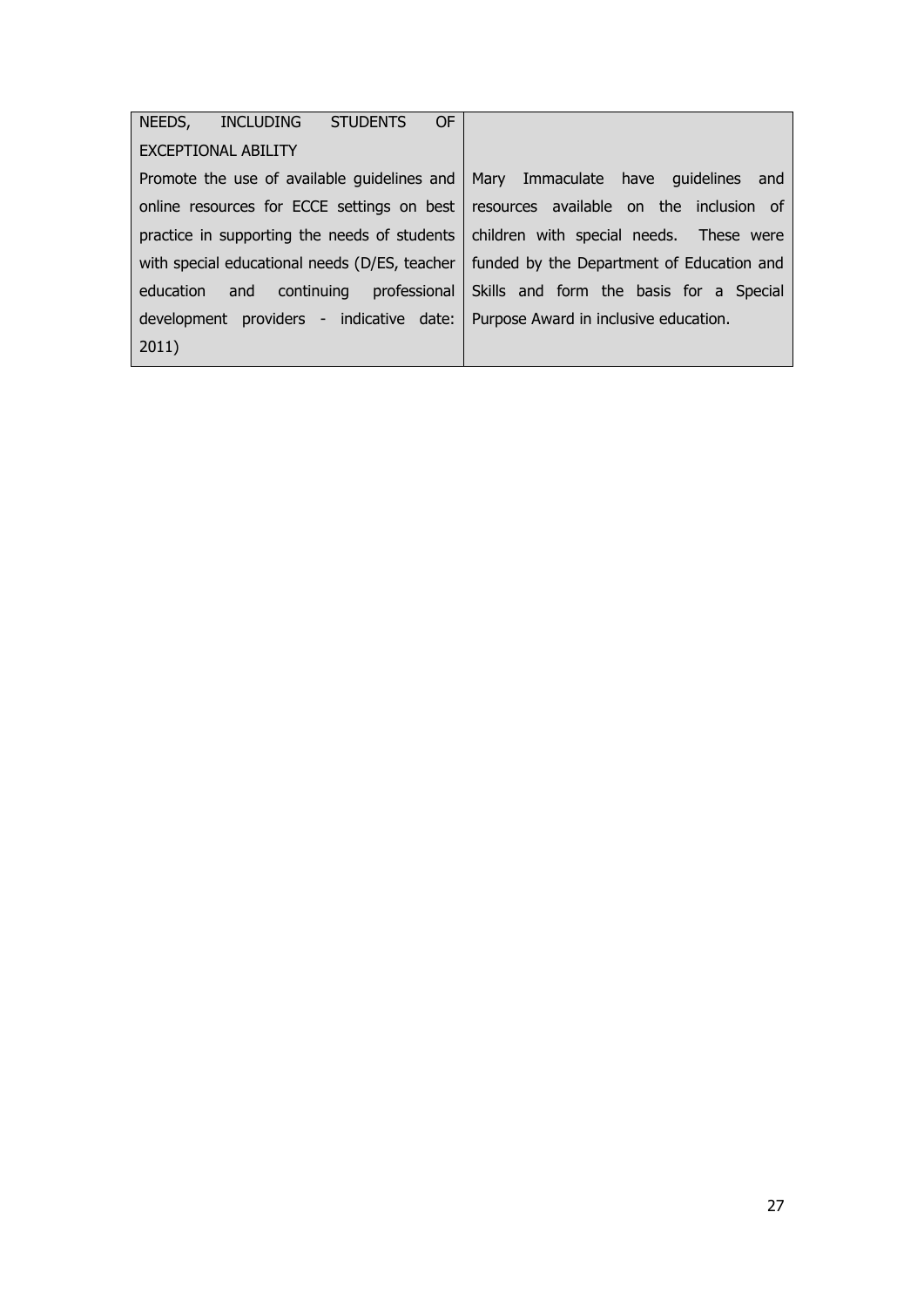# **Appendix D**

# Assessment and Monitoring

| Recommendation in the Literacy and                                                                                                                                                                                                                                                                                                                                                                                                                                                 | Update Provided by the Department of                                                                                                                                                                                                                                                                                                                          |
|------------------------------------------------------------------------------------------------------------------------------------------------------------------------------------------------------------------------------------------------------------------------------------------------------------------------------------------------------------------------------------------------------------------------------------------------------------------------------------|---------------------------------------------------------------------------------------------------------------------------------------------------------------------------------------------------------------------------------------------------------------------------------------------------------------------------------------------------------------|
| <b>Numeracy Strategy</b>                                                                                                                                                                                                                                                                                                                                                                                                                                                           | Children & Youth Affairs and / or the                                                                                                                                                                                                                                                                                                                         |
|                                                                                                                                                                                                                                                                                                                                                                                                                                                                                    | <b>Department of Education &amp; Skills</b>                                                                                                                                                                                                                                                                                                                   |
| IMPROVE THE ABILITY OF TEACHERS AND                                                                                                                                                                                                                                                                                                                                                                                                                                                |                                                                                                                                                                                                                                                                                                                                                               |
| ECCE PRACTITIONERS TO USE ASSESSMENT                                                                                                                                                                                                                                                                                                                                                                                                                                               |                                                                                                                                                                                                                                                                                                                                                               |
| APPROACHES AND DATA                                                                                                                                                                                                                                                                                                                                                                                                                                                                |                                                                                                                                                                                                                                                                                                                                                               |
| Ensure that all initial teacher education<br><b>ECCE</b><br>training<br>courses and<br>programmes<br>include<br>mandatory<br>modules to<br>enable<br>teachers and ECCE practitioners to use a<br>range of assessment approaches to (a)<br>inform the planning of subsequent steps in<br>students' learning of literacy and numeracy,<br>i.e. assessment for learning approaches, (b)<br>monitor effectively learners' achievements in<br>literacy and numeracy, i.e. assessment of | At Level 6, there is a mandatory component<br>on curriculum which includes the following<br>learning outcomes:<br>learning contexts which support<br>٠<br>children's well-being, identities and<br>belonging consistent with relevant<br>legislation and national practice<br>quidelines<br>range of strategies to facilitate<br>٠<br>assessment for learning |
| learning approaches, (c) document students'<br>learning in literacy and numeracy and report<br>parents, other teachers and<br>other<br>to<br>professionals as appropriate and (d) identify<br>specific learning needs (D/ES - indicative<br>date: 2013) (p.80)                                                                                                                                                                                                                     |                                                                                                                                                                                                                                                                                                                                                               |
| Incentivise state-funded ECCE practitioners<br>professional<br>continuing<br>to<br>engage<br>in<br>development to enhance their ability to use a                                                                                                                                                                                                                                                                                                                                   | There is no State funding for CPD for early<br>years practitioners.                                                                                                                                                                                                                                                                                           |
| range of assessment for learning and<br>assessment of learning approaches (D/CYA -<br>indicative date: 2014) (p.80)                                                                                                                                                                                                                                                                                                                                                                | DCYA will support ECCE services to engage in<br>AfL and AoL training to enable them to adopt<br>these approaches and improve the quality of<br>service delivery.                                                                                                                                                                                              |
| <b>IMPROVE</b><br><b>THE</b><br><b>USE</b><br><b>OF</b><br><b>ASSESSMENT</b><br><b>INFORMATION</b><br><b>SUPPORT</b><br><b>TO</b><br><b>BETTER</b><br>TEACHING AND LEARNING IN<br><b>LITERACY</b><br><b>NUMERACY</b><br><b>INDIVIDUAL</b><br><b>AND</b><br><b>FOR</b>                                                                                                                                                                                                              |                                                                                                                                                                                                                                                                                                                                                               |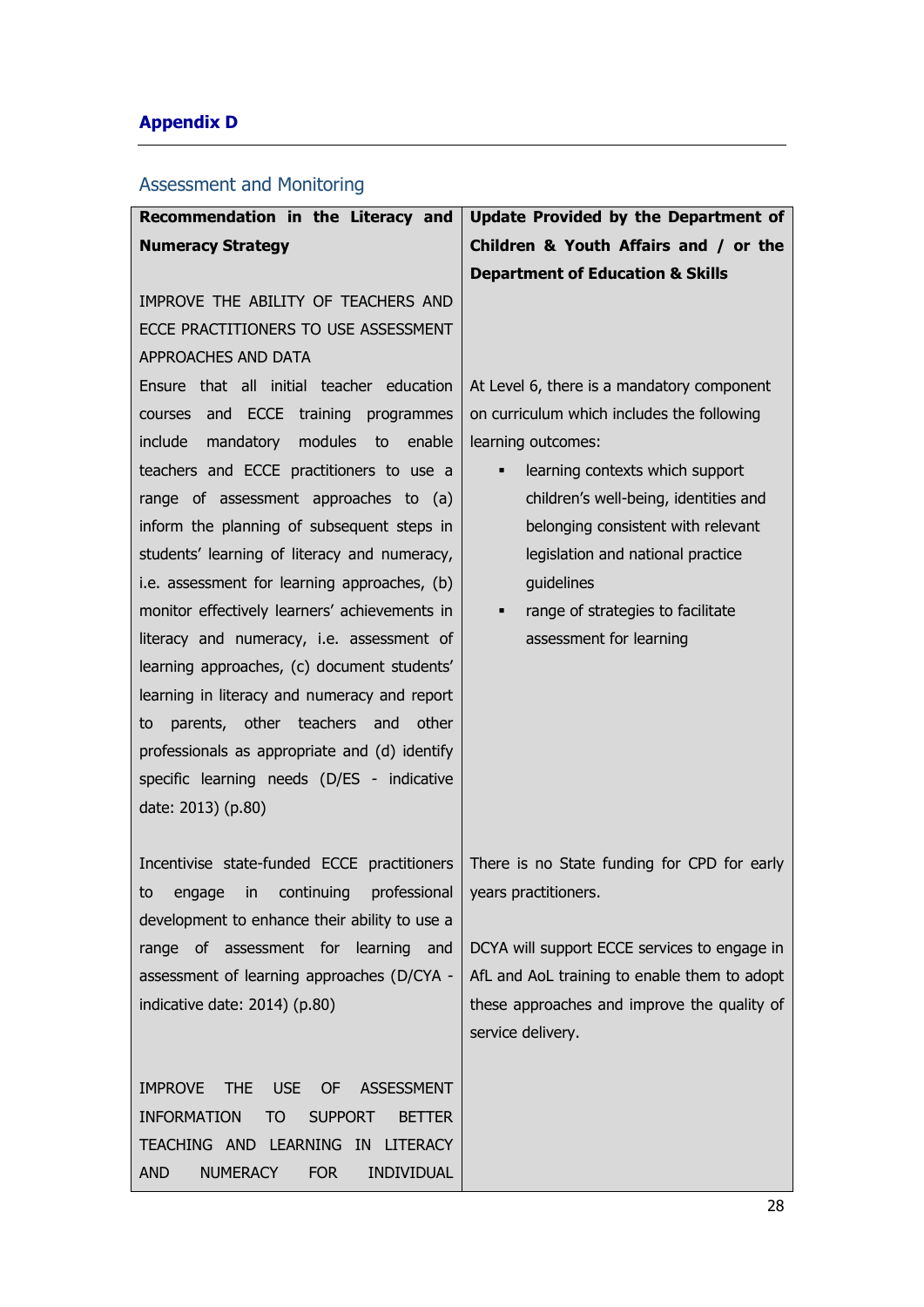## STUDENTS Support the development and publication of assessment tools to assist ECCE practitioners to monitor and report on the progress that children in ECCE settings are achieving (D/ES and D/CYA - indicative date: from 2012) (p.81) DCYA is working with DES/NCCA to develop a common practice manual to support the Aistear curriculum and Siolta Framework and which will be common to both ECCE and infant class children and provide additional linkages between ECCE and schools. Assessment tools are being developed in the sector through a number of sources. E.g., the National Early Years Access Initiative funded programme in the NCI has produced a tool for Assessment of Early Maths Skills and Concepts. There is an evaluation available. CONTINUE TO SUPPORT ENHANCED LITERACY AND NUMERACY PROVISION FOR STUDENTS FROM SOCIALLY, ECONOMICALLY AND EDUCATIONALLY DISADVANTAGED BACKGROUNDS Improve the skills of teachers and ECCE practitioners in assessing, monitoring and recording literacy and numeracy outcomes for children from disadvantaged backgrounds (D/ES - indicative date: from 2012-13) (p.68) The upskilling of early years' practitioners has been identified as a major factor in improving early years provision and measures are being put in place to ensure that this upskilling takes place. CONTINUE TO SUPPORT ENHANCED LITERACY AND NUMERACY PROVISION FOR STUDENTS WITH SPECIAL EDUCATIONAL NEEDS, INCLUDING STUDENTS OF EXCEPTIONAL ABILITY Improve the skills of teachers and ECCE practitioners in assessing, monitoring and recording literacy and numeracy outcomes of This is likely to be pushed out to 2015 when Level 6 becomes a mandatory requirement.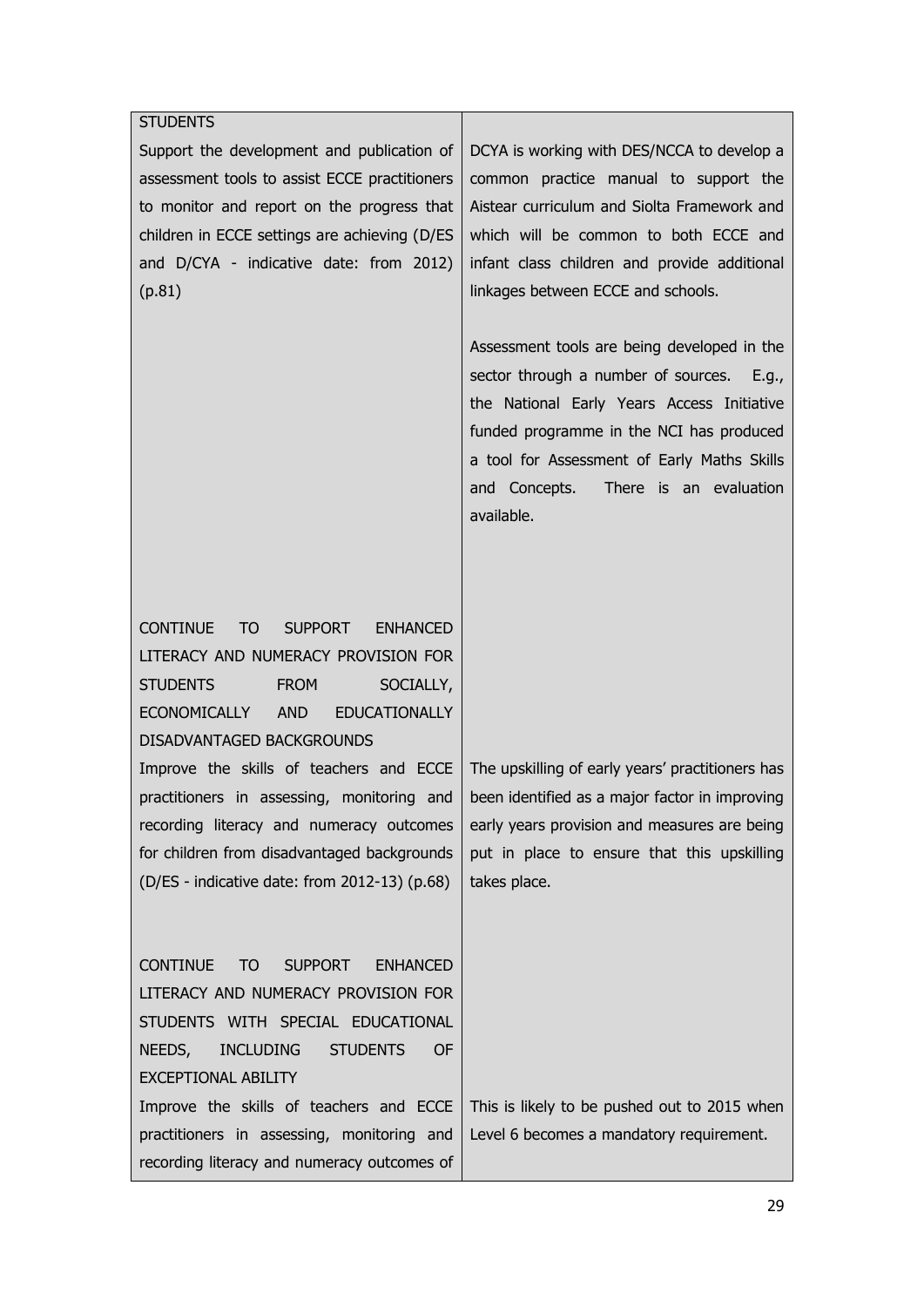|  | students with special educational needs       |  |
|--|-----------------------------------------------|--|
|  | (D/ES - indicative date: from 2012-13) (p.70) |  |
|  |                                               |  |
|  |                                               |  |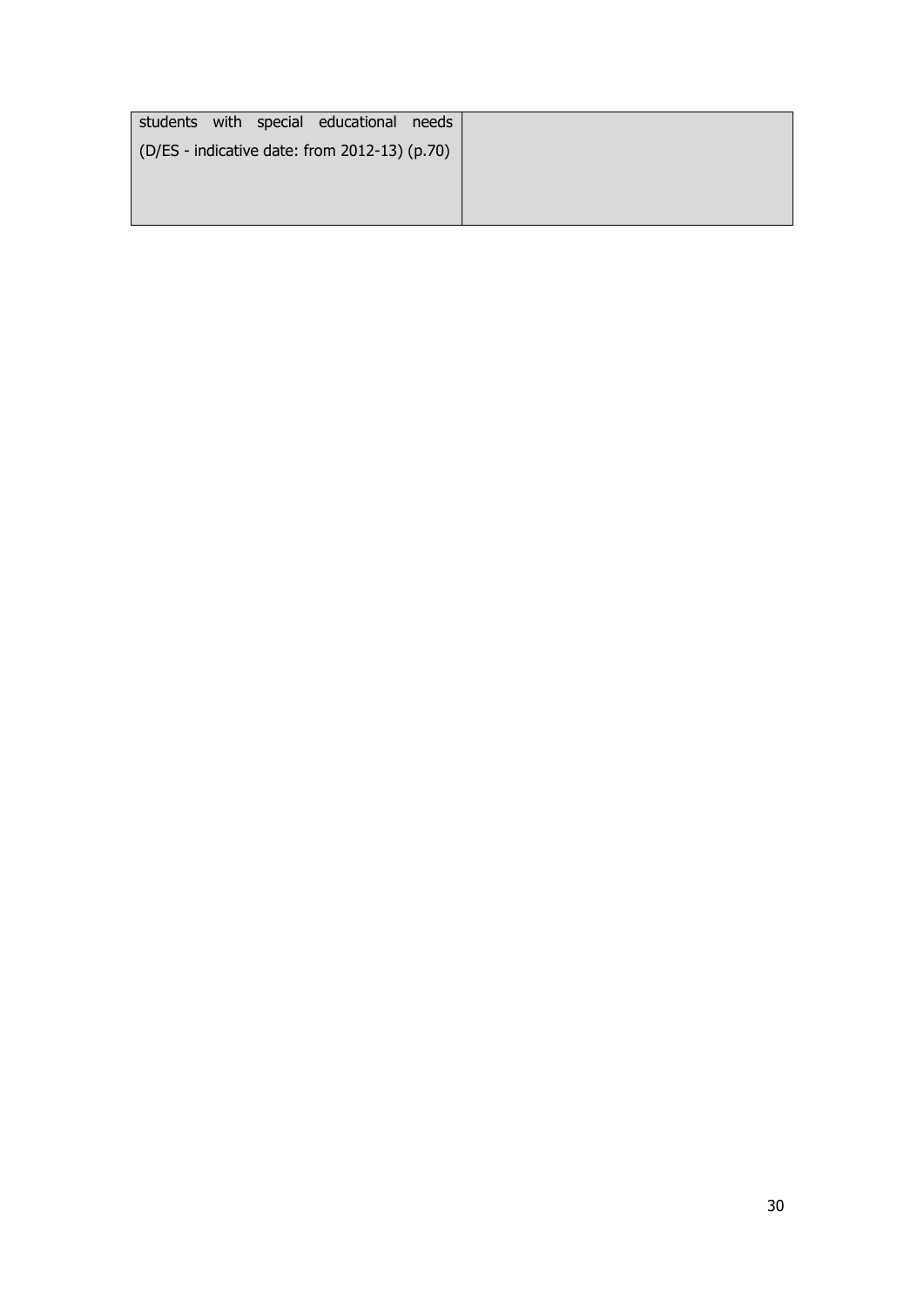# **Appendix E**

## **Communication**

| IMPROVE THE USE OF ASSESSMENT                               |                                                  |
|-------------------------------------------------------------|--------------------------------------------------|
| <b>SUPPORT</b><br><b>INFORMATION</b><br>TO<br><b>BETTER</b> |                                                  |
| TEACHING AND LEARNING IN LITERACY                           |                                                  |
| <b>INDIVIDUAL</b><br>AND.<br>NUMERACY<br><b>FOR</b>         |                                                  |
| <b>STUDENTS</b>                                             |                                                  |
| Improve arrangements for the transfer of                    | DCYA will liaise with DES and the NCCA to        |
| about<br>the<br>information<br>progress and                 | prepare for a requirement, from 2014, that       |
| achievement of children between all schools                 | ECCE services complete and provide written       |
| and state-funded ECCE settings by requiring                 | reports on children to their school of transfer. |
| all ECCE settings to provide written reports in             |                                                  |
| standard format to schools to which students                | Donegal CCC will be presenting their work on     |
| transfer (reports to be provided following                  | transitions to the NCCA before the end of        |
| admission of student to the new school)                     | 2013.                                            |
| (NCCA to develop suitable<br>reporting                      |                                                  |
| templates and make available online -                       |                                                  |
| indicative date 2012-14; D/ES and D/CYA to                  |                                                  |
| make transfer of information a requirement $-$              |                                                  |
| indicative date: 2013-15) (p.82)                            |                                                  |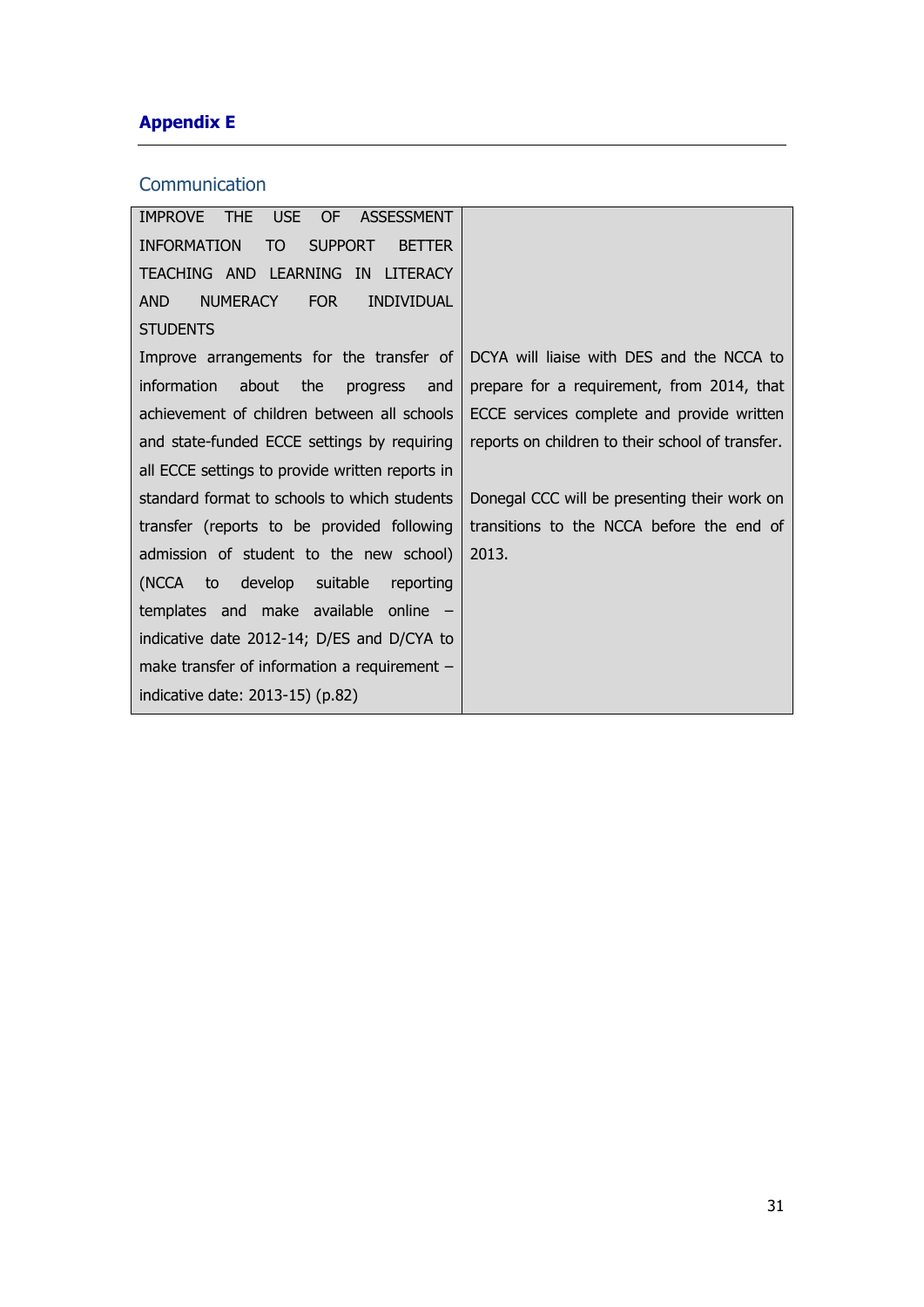# **Appendix F**

| Recommendation in the Literacy and                                                                                                                                                                                                                                                       | Update Provided by the Department of                                                                                                                                                                                                                                                                                                                                                                                                                 |
|------------------------------------------------------------------------------------------------------------------------------------------------------------------------------------------------------------------------------------------------------------------------------------------|------------------------------------------------------------------------------------------------------------------------------------------------------------------------------------------------------------------------------------------------------------------------------------------------------------------------------------------------------------------------------------------------------------------------------------------------------|
| <b>Numeracy Strategy</b>                                                                                                                                                                                                                                                                 | <b>Children &amp; Youth Affairs</b>                                                                                                                                                                                                                                                                                                                                                                                                                  |
| PROVIDE ADVICE AND INFORMATION TO<br>PARENTS TO ENABLE THEM TO SUPPORT<br>THEIR CHILDREN'S LANGUAGE, LITERACY<br>AND NUMERACY DEVELOPMENT<br>Provide all parents with information and on-<br>line resources about activities that they can<br>use to support their child's oral language | During 2012/13, D/CYA worked with the<br>D/ES Early Education Policy Unit, the NCCA<br>and Library Services to develop on-line                                                                                                                                                                                                                                                                                                                       |
| development, literacy and numeracy from<br>birth. (DC&YA in co-operation with the NCCA<br>and Library Services $-$ indicative date: by<br>2014) (p.22)                                                                                                                                   | materials to assist parents in developing their<br>children's oral language development, literacy<br>and numeracy from birth to be used in a co-<br>ordinated campaign using the D/CYA's<br>support network of the City and County<br>Childcare Committees and the 8 National<br>Voluntary Childcare Organisations as well as<br>its links with the 4,300 early childhood care<br>and education services which participate in<br>the ECCE programme. |
| IDENTIFY AND LEARN FROM<br><b>EFFECTIVE</b><br><b>INITIATIVES</b><br><b>THAT</b><br><b>ENABLE</b><br>PARENTS,<br>FAMILIES AND COMMUNITIES TO SUPPORT<br>CHILDREN'S WELL-BEING AND LEARNING<br>AND THAT STRENGTHEN LINKS BETWEEN<br>HOME, ECCE SETTINGS AND SCHOOLS                       |                                                                                                                                                                                                                                                                                                                                                                                                                                                      |
| Learn from ways that the existing early<br>intervention pilot programmes supported by<br>the Department are overcoming barriers to<br>numeracy development in<br>literacy and<br>disadvantaged communities.                                                                              | Evaluation of the outcomes from the 3<br>projects undertaken as part of the Early<br>Intervention Programme initiative during<br>2008/2013 have been largely completed and<br>interventions which were found<br>to<br>be<br>effective will be supported in up to 10                                                                                                                                                                                  |
| Build on the evaluation and development<br>work of the CES through the work of the<br>Children's Services Committees (CSCs) to                                                                                                                                                           | additional areas in 2014-2016 under the new<br>Area Based Childhood (ABC) programme<br>which is being implemented by DCYA.                                                                                                                                                                                                                                                                                                                           |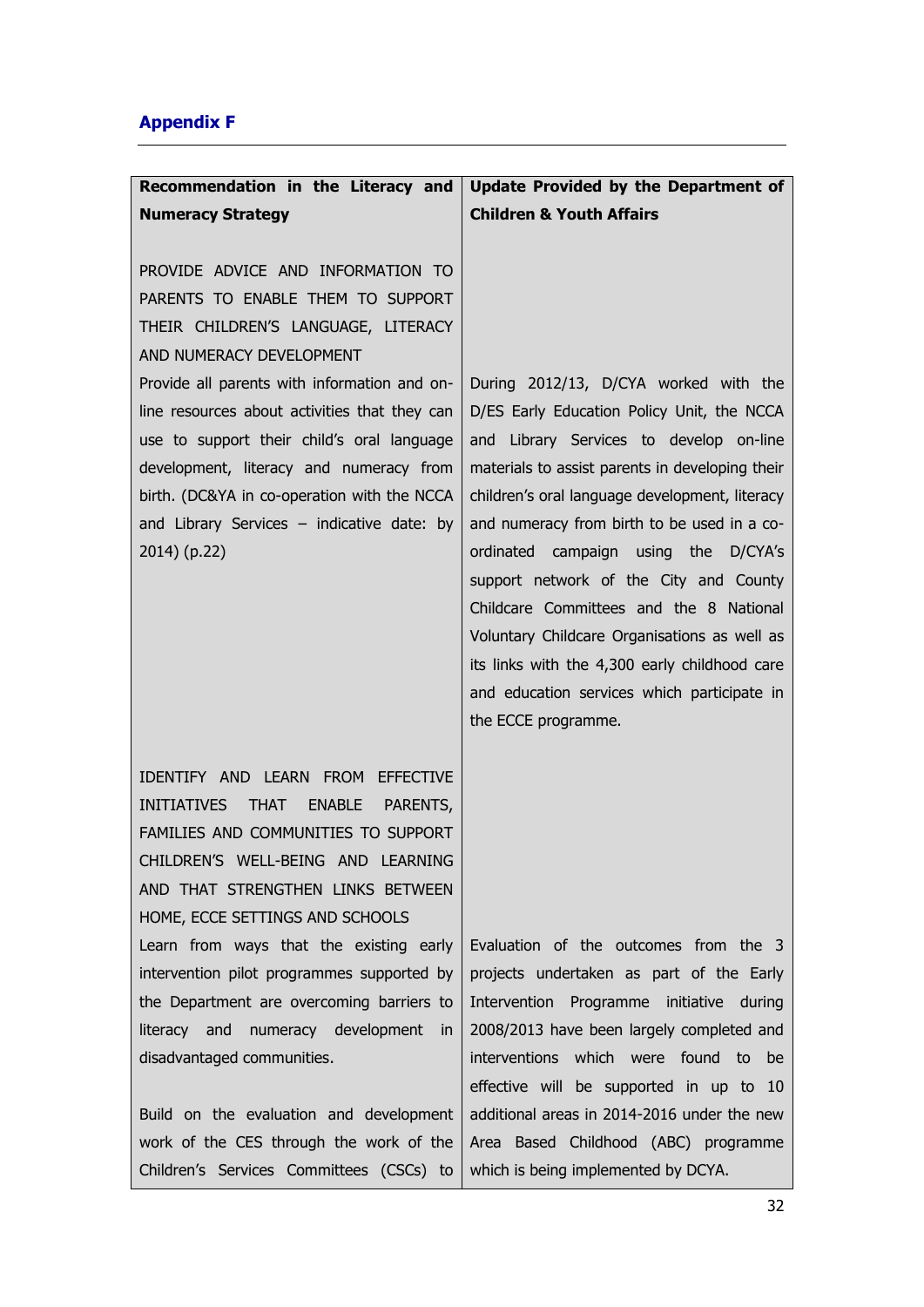| better<br>literacy<br>and<br>numeracy<br>secure                       |                                                 |
|-----------------------------------------------------------------------|-------------------------------------------------|
| integrating<br>services<br>by<br>outcomes<br>and                      | It is also proposed to mainstream some of       |
| interventions at local level.                                         | these interventions from 2014 where cost        |
|                                                                       | effective.                                      |
| Involve schools and ECCE settings in parental                         |                                                 |
| and wider community initiatives that promote                          | The CSCs are being developed to co-ordinate     |
| and support the acquisition of literacy and                           | integrated service delivery at local level and  |
| numeracy skills (DCYA - indicative date: on-                          | should assist in this mainstreaming process,    |
| going) $(p.24)$                                                       | as will the Department's links to the 4,300     |
|                                                                       | services in the ECCE programme.                 |
|                                                                       |                                                 |
| <b>TO</b><br><b>TARGET</b><br><b>AND</b><br><b>COORDINATE</b><br>SEEK |                                                 |
|                                                                       |                                                 |
| SUPPORT FOR INITIATIVES THAT ENABLE                                   |                                                 |
| PARENTS, FAMILIES AND COMMUNITIES TO                                  |                                                 |
| SUPPORT CHILDREN'S WELL-BEING AND                                     |                                                 |
| LEARNING AND THAT STRENGTHEN LINKS                                    |                                                 |
| HOME, ECCE SETTINGS AND<br><b>BETWEEN</b>                             |                                                 |
| <b>SCHOOLS</b>                                                        |                                                 |
| Continue to support family literacy initiatives                       | This links back to the targets associated with  |
| in socially and economically disadvantaged                            | the mainstreaming of effective outcomes         |
| communities (such as those served by DEIS                             | from programme initiatives, in particular the   |
| schools); in allocating support, priority will be                     | design<br>of the ECCE<br>programme, to          |
| given to projects (at early years and school                          | incrementally develop on a two year cycle       |
| level) that have been evaluated and proven                            | (2010/2012, 2012/2014, etc).                    |
| to be effective through evaluation (DCYA -                            |                                                 |
| indicative date: on-going) (p.24)                                     | The DES commitment/target, to co-ordinate       |
|                                                                       | expenditure and initiatives to strengthen links |
| Over time, seek to co-ordinate expenditure                            | between home, ECCE settings and schools         |
| by state agencies and bodies to prioritise                            | during 2012-2014, will link into this work.     |
| initiatives that enable parents, families and                         |                                                 |
| communities to support children's well-being                          |                                                 |
| and learning and that strengthen links                                |                                                 |
| between home, ECCE settings and schools                               |                                                 |
| (DCYA – indicative date: 2016 and following)                          |                                                 |
|                                                                       |                                                 |
| (p.24)                                                                |                                                 |
|                                                                       |                                                 |
|                                                                       |                                                 |
| DEVELOP AND PROMOTE MODELS OF GOOD                                    |                                                 |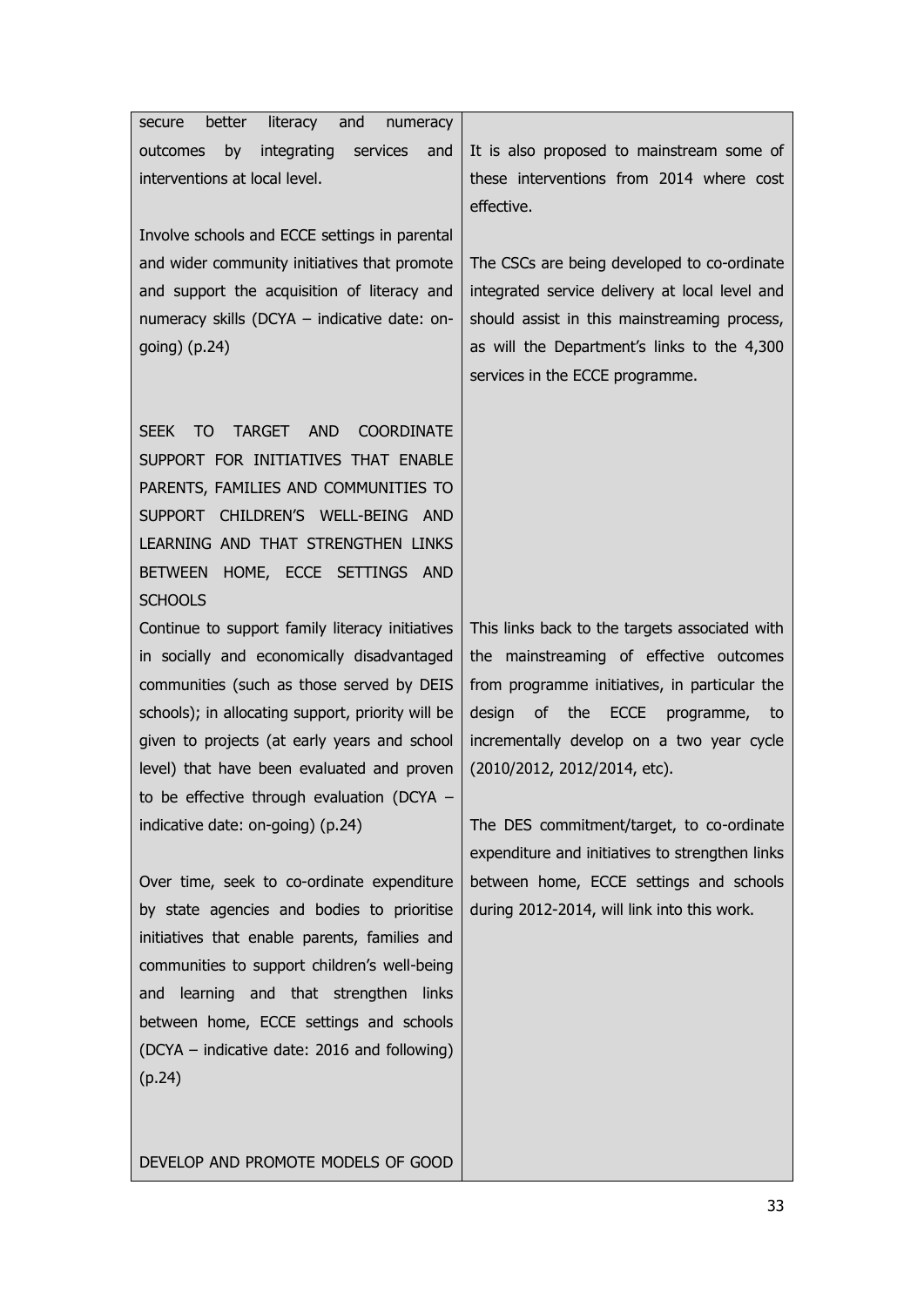PRACTICE THAT ENABLE PARENTS, FAMILIES, COMMUNITIES, ECCE SETTINGS AND SCHOOLS TO WORK TOGETHER TO SUPPORT LITERACY AND NUMERACY **ACOUISITION** 

Engage with a wide range of child and family support agencies to disseminate information to parents and families on promoting the development of literacy and numeracy skills (D/CYA – no indicative date) (p.25)

Develop, in co-operation with the library service, models of engagement between schools, ECCE settings and libraries, to include areas such as selection and provision of materials, library membership schemes and planned library visits (D/ES and D/CYA – no indicative date) (p.25)

Use existing networks to encourage sharing of best practice in literacy and numeracy and numeracy development between groups of schools and ECCE settings in local areas (D/ES and D/CYA – no indicative date) (p.25)

CONTINUE TO SUPPORT ENHANCED LITERACY AND NUMERACY PROVISION FOR STUDENTS FROM SOCIALLY, ECONOMICALLY AND EDUCATIONALLY DISADVANTAGED BACKGROUNDS Encourage the management of ECCE settings and schools and their communities to put in place procedures to facilitate schools and ECCE settings to work collaboratively with parents to improve literacy and numeracy learning (D/ES & D/CYA – indicative date: 2012/2013) (p.68)

As part of its commitment to support implementation of the Literacy and Numeracy Strategy, and meet the targets which identify specific roles for the DCYA, the Department will work with DES to disseminate resource materials through child and family support agencies, libraries and ECCE services, as well as to parents, and to establish networks at local level which link home, ECCE settings and schools.

Collaboration between ECCE settings, schools and communities is a common theme to all actions to implement the Strategy.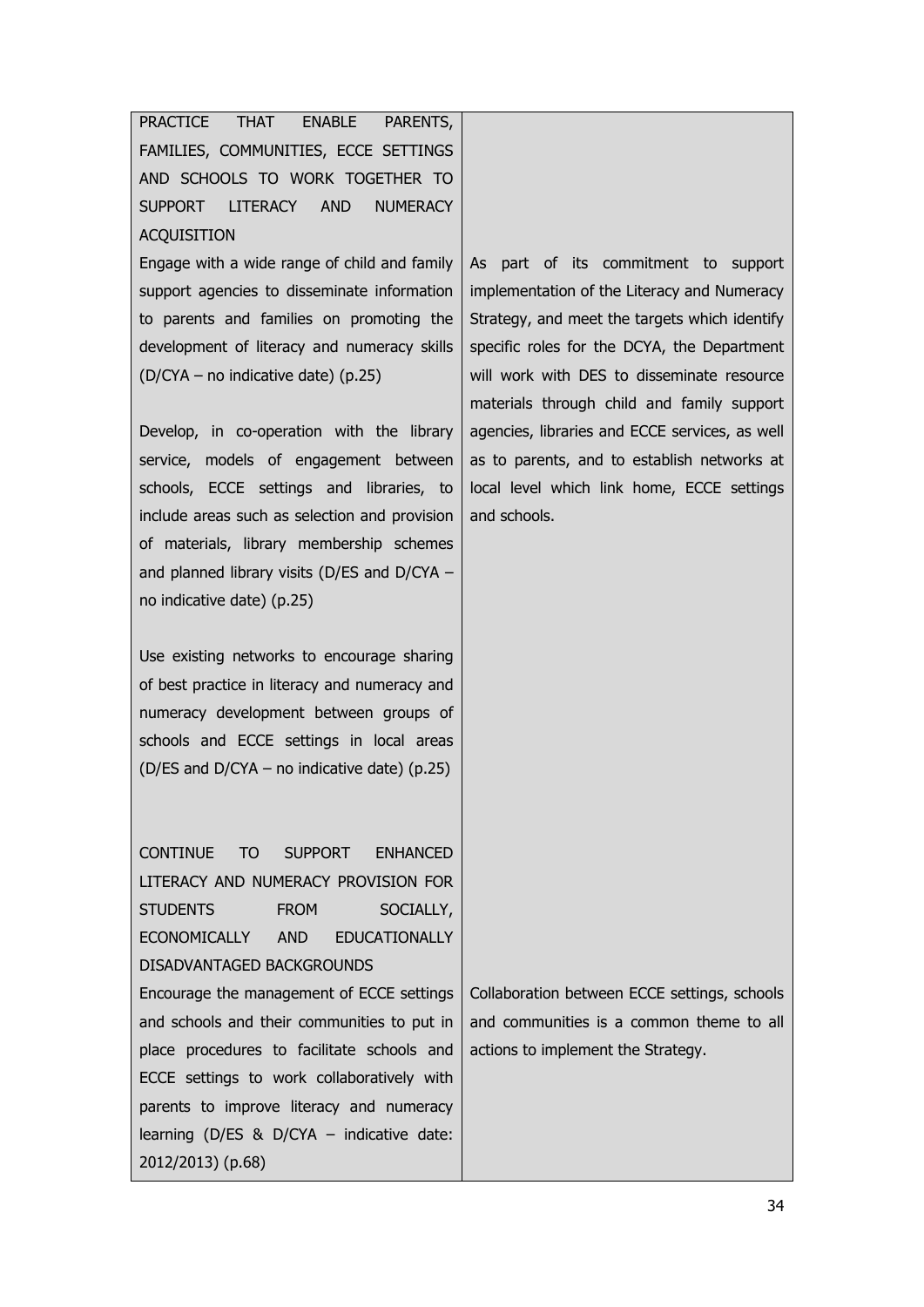| TO SUPPORT ENHANCED<br><b>CONTINUE</b>      |                                              |
|---------------------------------------------|----------------------------------------------|
| LITERACY AND NUMERACY PROVISION FOR         |                                              |
| STUDENTS WITH SPECIAL EDUCATIONAL           |                                              |
| NEEDS, INCLUDING STUDENTS<br><b>OF</b>      |                                              |
| EXCEPTIONAL ABILITY                         |                                              |
| Encourage the management of ECCE settings   | Collaboration between ECCE settings, schools |
| and schools and their communities to put in | and communities is a common theme to all     |
| place procedures to facilitate schools and  | actions to implement the Strategy.           |
| ECCE settings to work collaboratively with  |                                              |
| parents to improve literacy and numeracy    |                                              |
| learning (D/ES & D/CYA $-$ indicative date: |                                              |
| 2012/2013) (p.70)                           |                                              |

T

 $\overline{\phantom{0}}$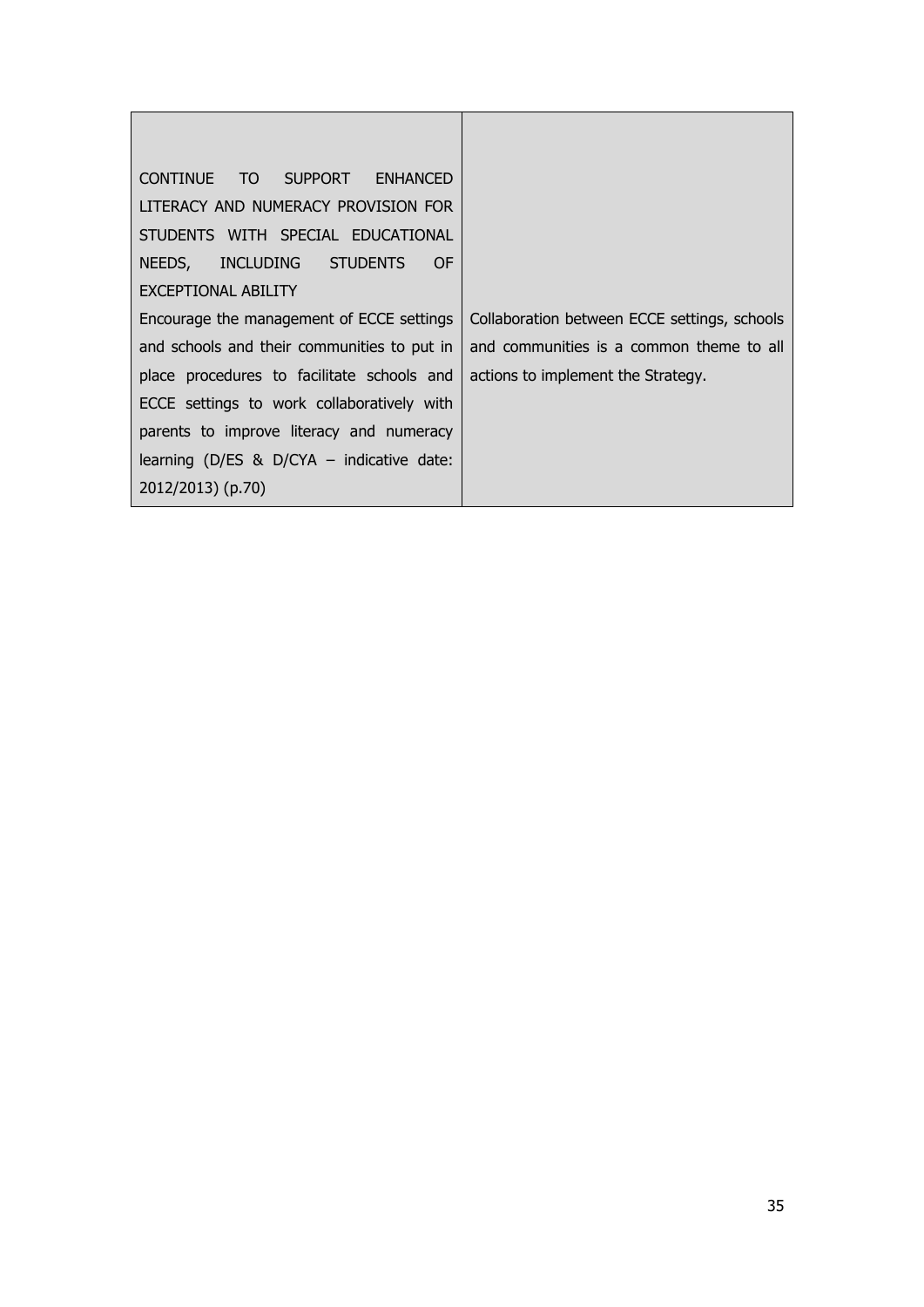## **Bibliography**

Brooks-Gunn, J. 2003. "Do you believe in magic?", Social Policy Report, Vol.17 (1), pp3-16.

Carneiro, P. and J.J. Heckman. 2003. "Human Capital Policy", in J.J. Heckman and A. Krueger (eds.), Inequality in America: What Role for Human Capital Policy?, Cambridge, Mass.: MIT Press.

Department of Education & Skills. 2010. A workforce development plan for the early childhood care and education sector in Ireland. Dublin: Department of Education & Skills.

Department of Education & Skills. 2011. Literacy and Numeracy for Learning and Life – The National Strategy to Improve Literacy and Numeracy among Children and Young People. Dublin: Department of Education & Skills.

Doyle, O. 2012. 'Breaking the Cycle of Deprivation: an Experimental Evaluation of an Early Childhood Intervention", UCD Geary Institute Discussion Paper Series, Geary WP2012/12.

Duncan, G.J. and J. Brooks-Gunn. 1997. Consequences of Growing Up Poor. New York: Russell Sage Foundation.

Early Years Education Policy Unit. 2011. Siolta Update. Dublin: Department of Education & Skills and Department of Children & Youth Affairs.

European Commission. 2011. Early Childhood Education and Care: Providing all our children with the best start for the world of tomorrow. COM (2011)66final.

European Council. 2002. Presidency Conclusions – Barcelona European Council 15 and 16 March 2002. SN 100/1/02 REV 1.

36 Halfon, N., E. Shulman and M. Hochstein. 2001. "Brain development in early childhood", in N. Halfon, E. Shulman and M. Hochstein (eds.) Building Community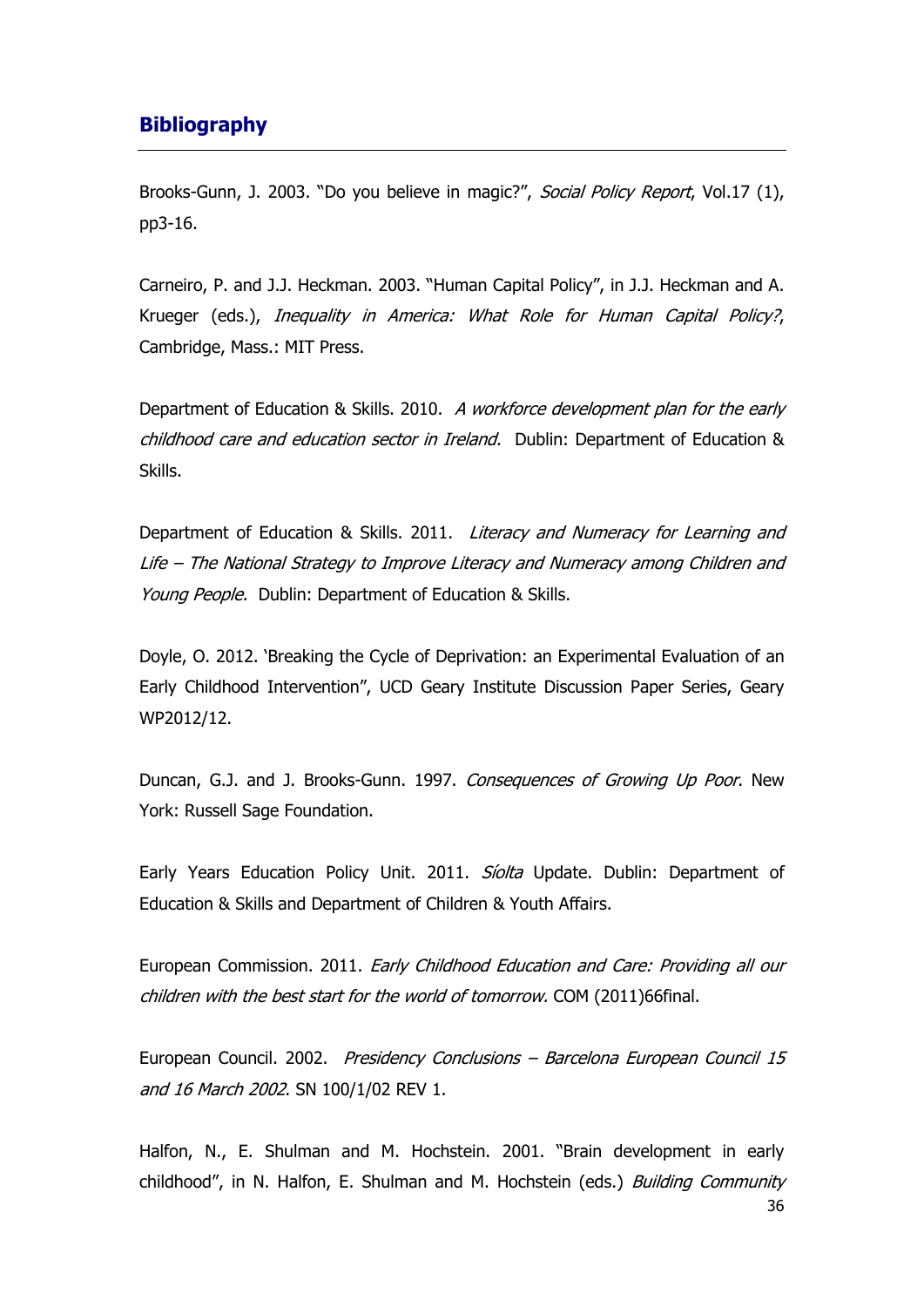Systems for Young Children, UCLA Center for Healthier Children, Families and Communities.

Heckman, J.J., S.H. Moon, R. Pinto, P.A. Savelyev and A.Q. Yavitz. 2010. "The rate of return to the HighScope Perry Preschool Program", Journal of Public Economics, Vol.94 (1-2), pp114-128.

Heckman, James J. 2008. "Schools, skills and synapses", *Economic Inquiry*, Vol. 46, No.3: 289-324.

Janus, M. and E. Duku. 2007. "The school entry gap: socioeconomic, family and health factors associated with children's school readiness to learn", Early Education & Development, Vol.18 (3), pp375-403.

Kahn, J. and K.A. Moore. 2010 What works for home visiting programs: lessons from experimental evaluations of programs and interventions. Washington: Child Trends.

Karoly, L.A., M.R. Kilburn and J.S. Cannon. 2005. Early childhood interventions: proven results, future promise. Santa Monica, CA: RAND Corporation.

Leseman, P.P.M. 2009. Tackling Social and Cultural Inequalities through Early Childhood Care and Education in Europe. Education, Audiovisual and Culture Executive Agency.

McLoyd, V. 1998. "Socioeconomic disadvantage and child development", American Psychologist, Vol.53 (2), pp185-204.

National Council for Curriculum and Assessment. 2009. Aistear - The Early Childhood Curriculum Framework. Principles and Themes. Dublin: NCCA.

NESF. 2005. Early Childhood Care and Education, NESF Report 31.

Organisation for Cooperation and Development. 2010. PISA 2009 Results: Overcoming Social Background – Equity in Learning Opportunities and Outcomes (Volume II).